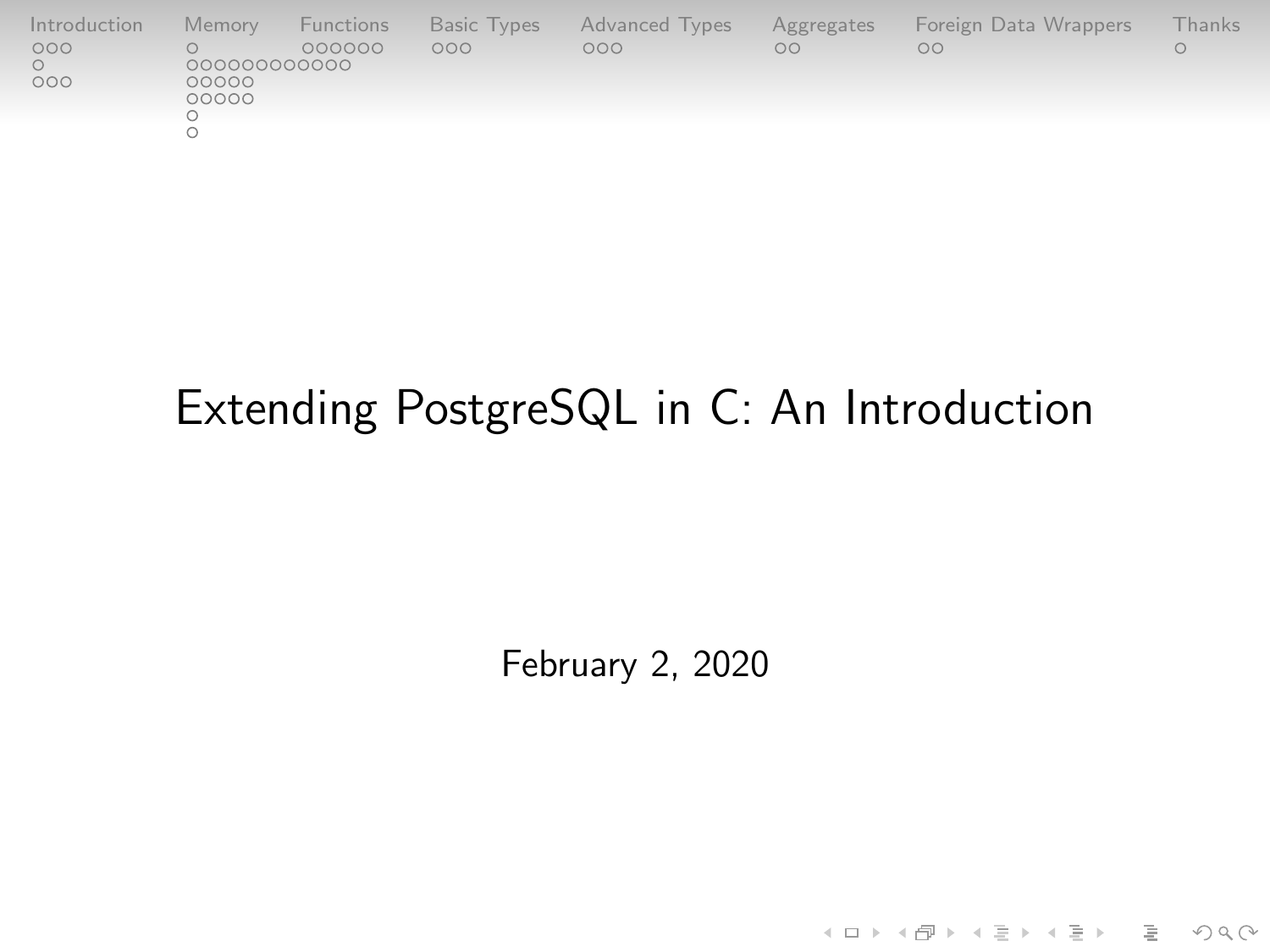<span id="page-1-0"></span>

| Introduction | Memory       | Functions | <b>Basic Types</b> | Advanced Types | Aggregates | Foreign Data Wrappers | Thanks |
|--------------|--------------|-----------|--------------------|----------------|------------|-----------------------|--------|
| $\bullet$    | 000000000000 | 000000    | 000                | 000            | $\circ$    | nn                    |        |
| 000          | 00000        |           |                    |                |            |                       |        |
|              | 00000        |           |                    |                |            |                       |        |
|              |              |           |                    |                |            |                       |        |

### About the Author

(Generic Introduction of Author)

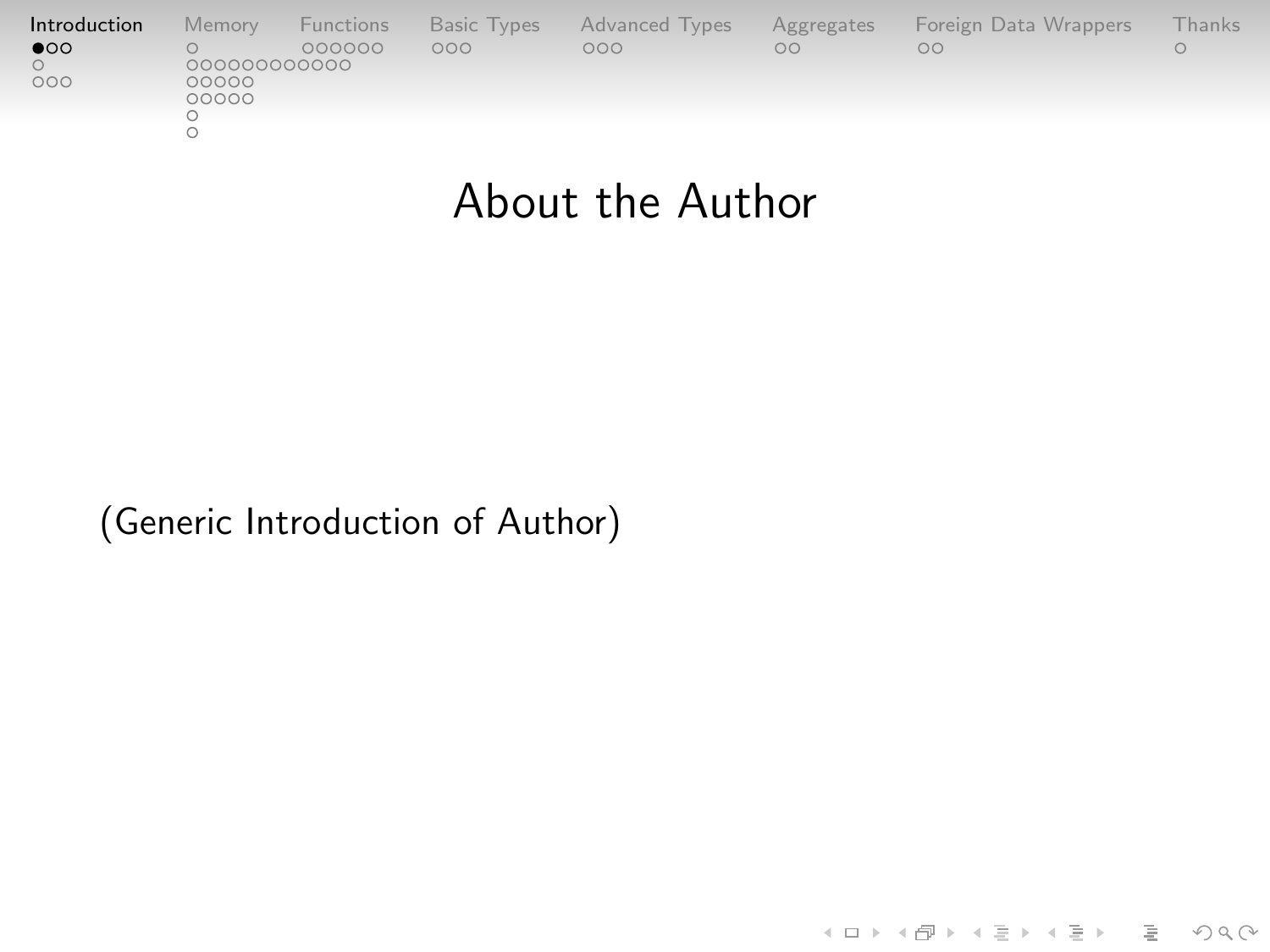| Introduction                 | Memory                         | Functions | <b>Basic Types</b> | Advanced Types | Aggregates | Foreign Data Wrappers | Thanks |
|------------------------------|--------------------------------|-----------|--------------------|----------------|------------|-----------------------|--------|
| $\circ \bullet \circ$<br>000 | 000000000000<br>00000<br>00000 | 000000    | 000                | 000            | $\circ$    | $\circ$               |        |

#### About Me

- New contributor to PostgreSQL (one bugfix so far)
- Heads the PostgreSQL-related R&D at Adjust GmbH

- Long-time PostgreSQL user (since 1999)
- Been around the community for a long time.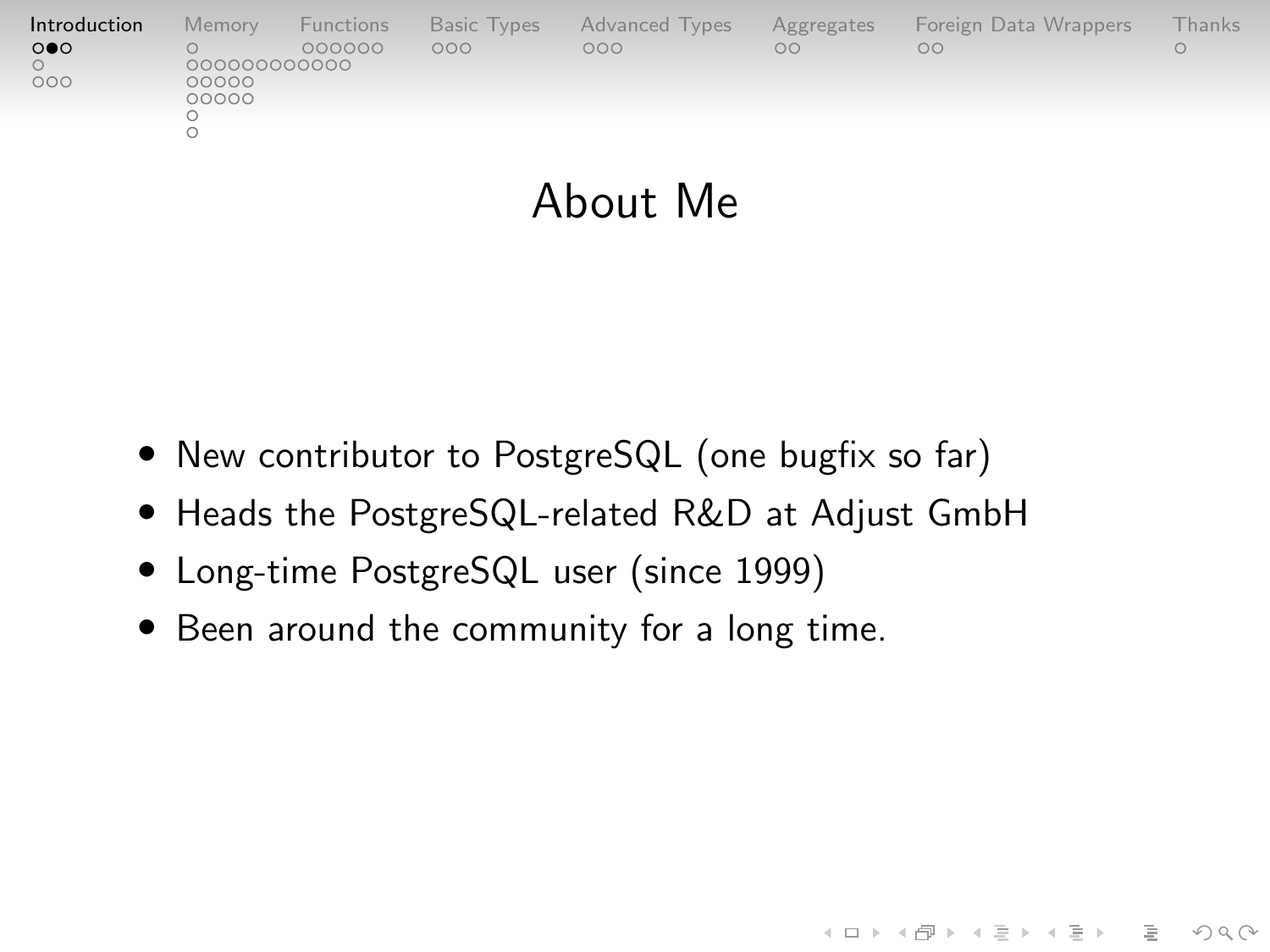| Introduction        | Memory                | Functions | Basic Types | <b>Advanced Types</b> | Aggregates | Foreign Data Wrappers | hanks |
|---------------------|-----------------------|-----------|-------------|-----------------------|------------|-----------------------|-------|
| $\circ\circ\bullet$ |                       | 000000    | 000         | 000                   | $\circ$    | OΩ                    |       |
| 000                 | 000000000000<br>00000 |           |             |                       |            |                       |       |
|                     | 00000                 |           |             |                       |            |                       |       |
|                     |                       |           |             |                       |            |                       |       |
|                     |                       |           |             |                       |            |                       |       |
|                     |                       |           |             |                       |            |                       |       |

### About Adjust

We are big PostgreSQL users. Over 10PB of data, with near-real-time analytics on 1PB of raw data and 400,000 inbound requests per second.

We provide mobile advertisement attribution and analytics services to companies who buy advertising.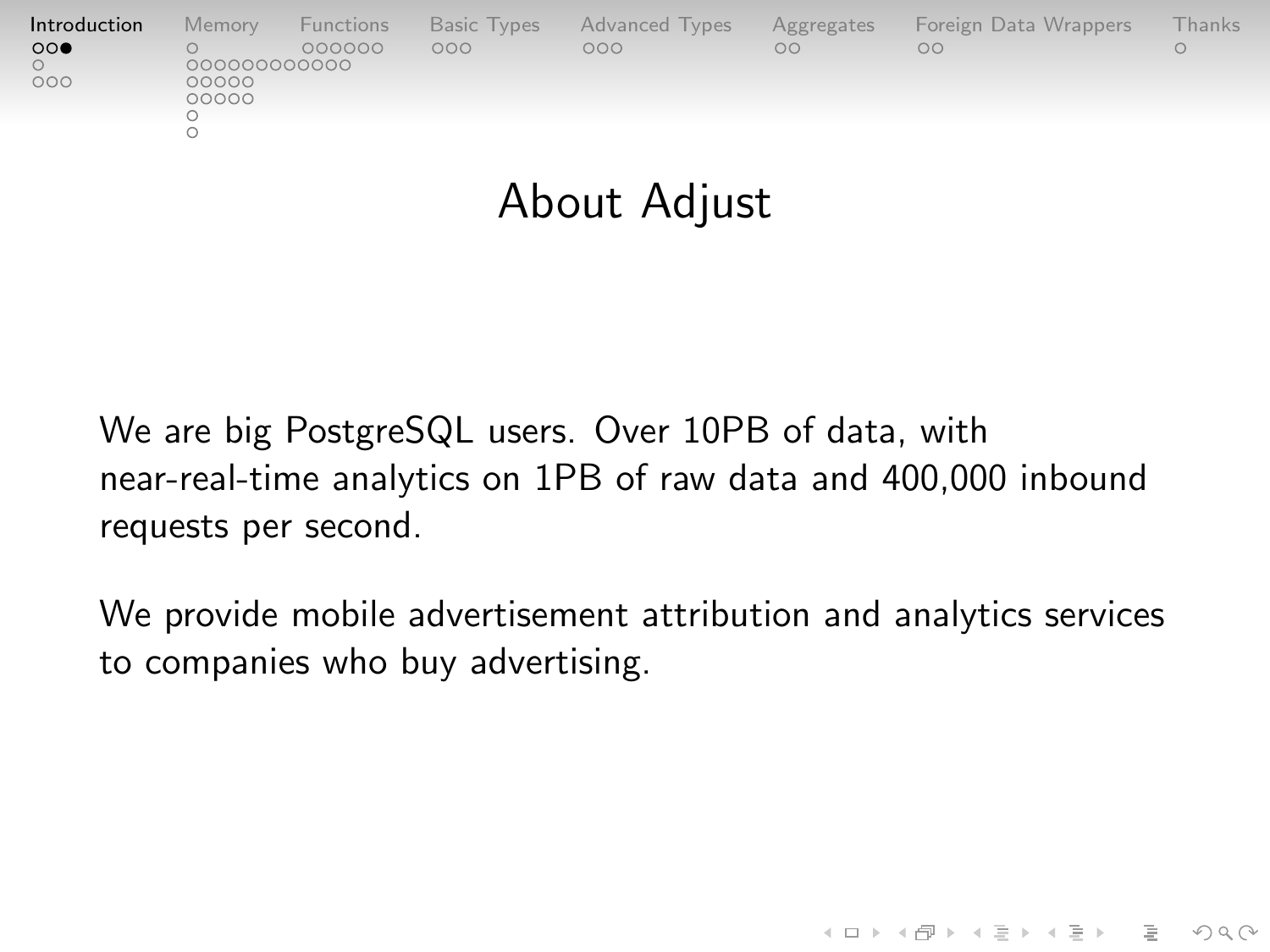| Introduction | Memory         | Functions | Basic Types | <b>Advanced Types</b> | Aggregates | Foreign Data Wrappers | Thanks |
|--------------|----------------|-----------|-------------|-----------------------|------------|-----------------------|--------|
| 000          | 00000000000    | 000000    | 000         | 000                   | $\circ$    | $\circ$               |        |
| 000          | 00000<br>00000 |           |             |                       |            |                       |        |

Why C?

- Fast
- Full Access to Postgres Internals
- Memory Efficient (important on large data sets)

No alternative for high performance extensions. Even Rust or  $C_{++}$ may have difficulties with performance trade offs.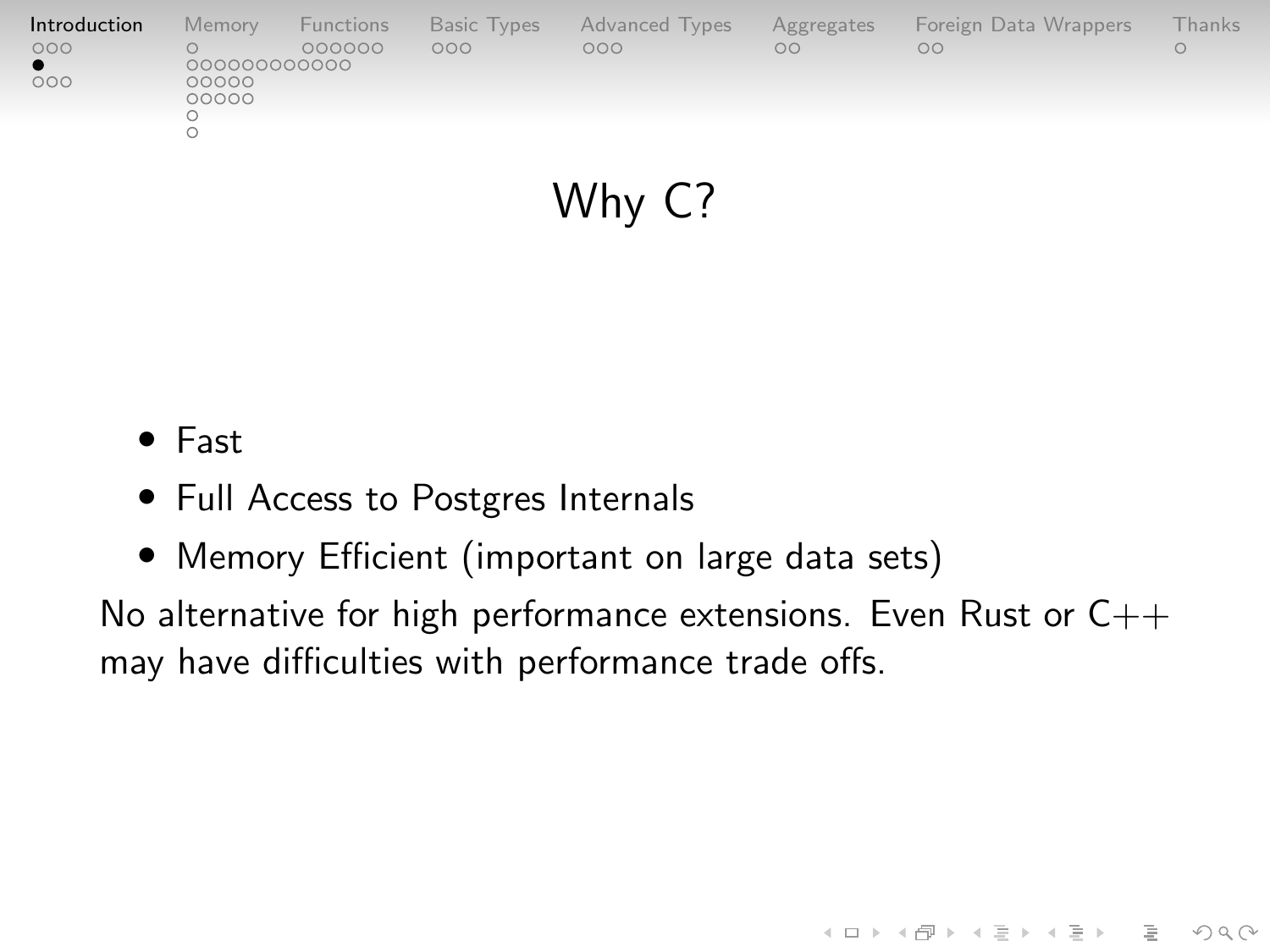| Introduction | Memory         | Functions | <b>Basic Types</b> | Advanced Types | Aggregates | Foreign Data Wrappers | Thanks. |
|--------------|----------------|-----------|--------------------|----------------|------------|-----------------------|---------|
| 000          | 000000000000   | 000000    | 000                | 000            | $\circ$    | OΩ                    |         |
| $\bullet$    | 00000<br>00000 |           |                    |                |            |                       |         |
|              |                |           |                    |                |            |                       |         |
|              |                |           |                    |                |            |                       |         |

### General Problems with C

- No Name spaces for linker symbols
- Difficulty with Exception Handling
- Object orientation is not directly supported in the syntax

イロト イタト イミト イミト ニヨー りんぺ

• Lower-level pointer management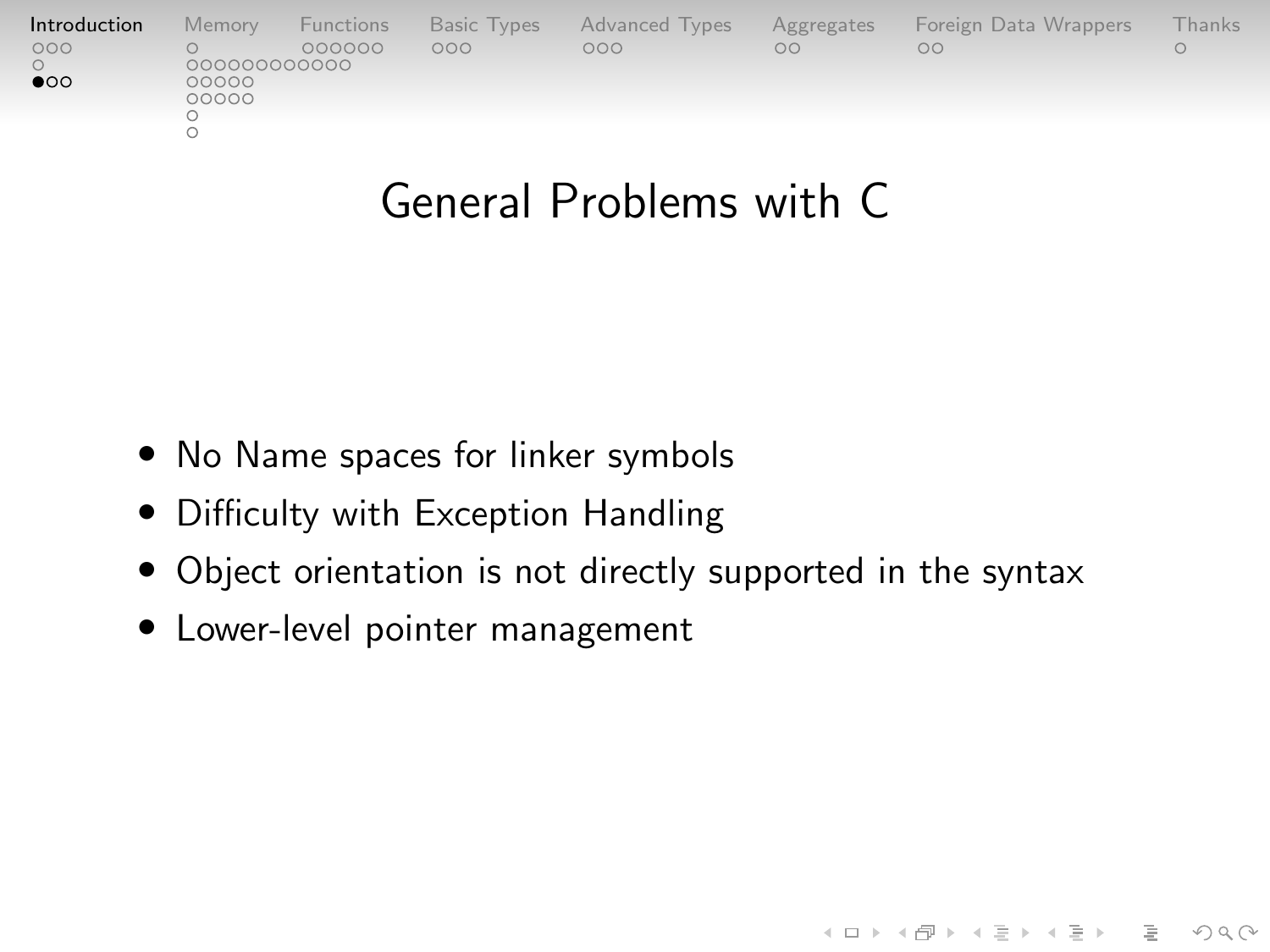| Introduction               | Memory                | Functions | <b>Basic Types</b> | Advanced Types | Aggregates | Foreign Data Wrappers | <b>Thanks</b> |
|----------------------------|-----------------------|-----------|--------------------|----------------|------------|-----------------------|---------------|
| 000<br>$\circ\bullet\circ$ | 000000000000<br>00000 | 000000    | 000                | nnn            | $\circ$    | OΟ                    |               |
|                            | 00000                 |           |                    |                |            |                       |               |
|                            |                       |           |                    |                |            |                       |               |

# Solutions to C Shortcomings in PostgreSQL

- Linker Symbol Collision: dlopen/dlsym and coding conventions
- No Exceptions: ereport/elog/PGTRY/PGCATCH
- No OOP: Not relevant, we approach things more like FP

KELK@ K EXKEX E 1090

• Pointer/Memory Management: See this talk!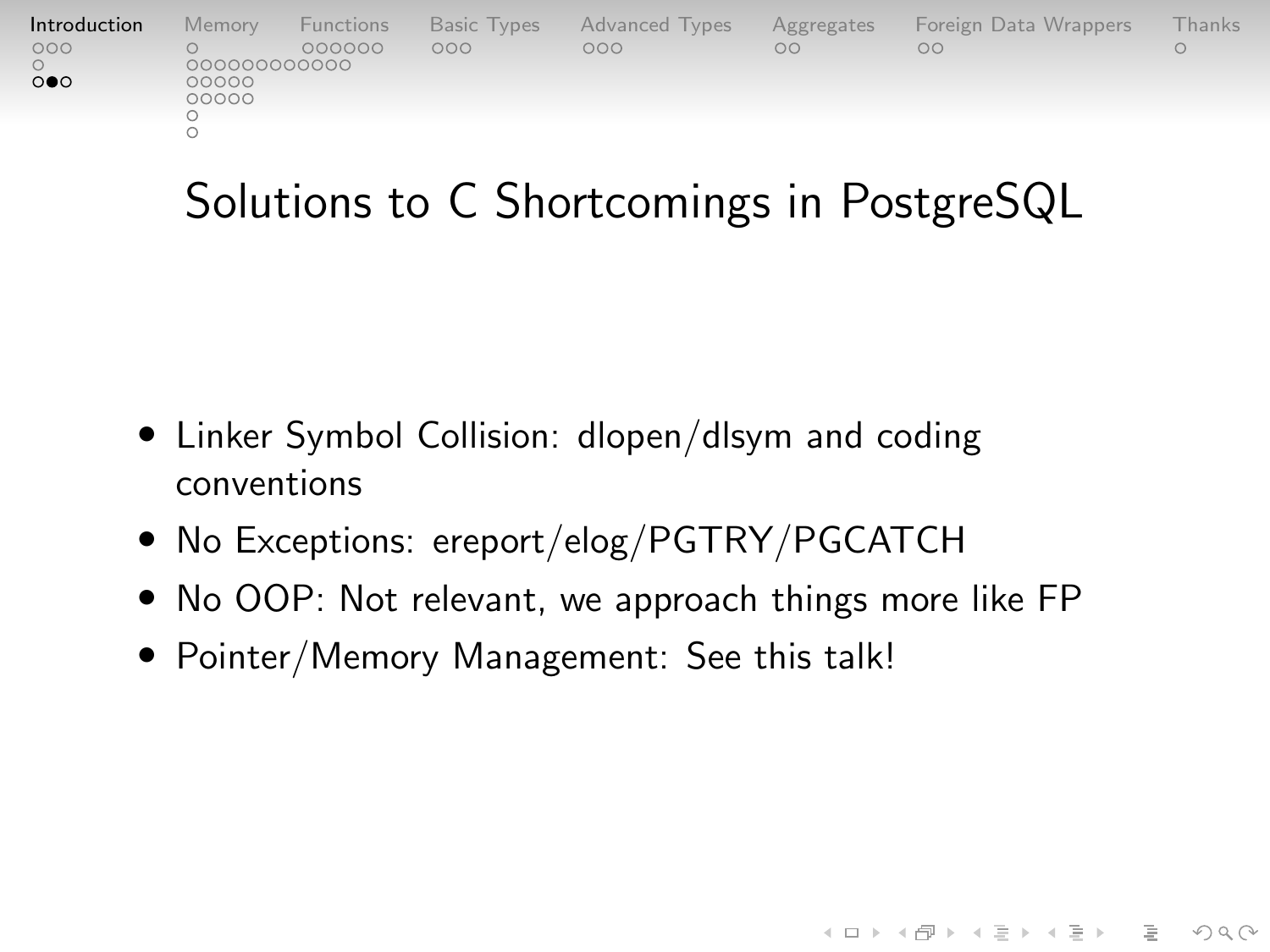|        |                           |     |         | Foreign Data Wrappers                    | <b>Thanks</b> |
|--------|---------------------------|-----|---------|------------------------------------------|---------------|
| 000000 | 000                       | 000 | $\circ$ | OO                                       |               |
|        | Functions<br>000000000000 |     |         | Basic Types Advanced Types<br>Aggregates |               |

## Memory Management problems with C

- Heap Fragmentation
- Memory Leaks
- Double free bugs
- No garbage collection!

This talk is about how PostgreSQL solves these problems for you.

 $4 \Box + 4 \Box + 4 \Xi + 4 \Xi + 4 \Xi + 4 \Box$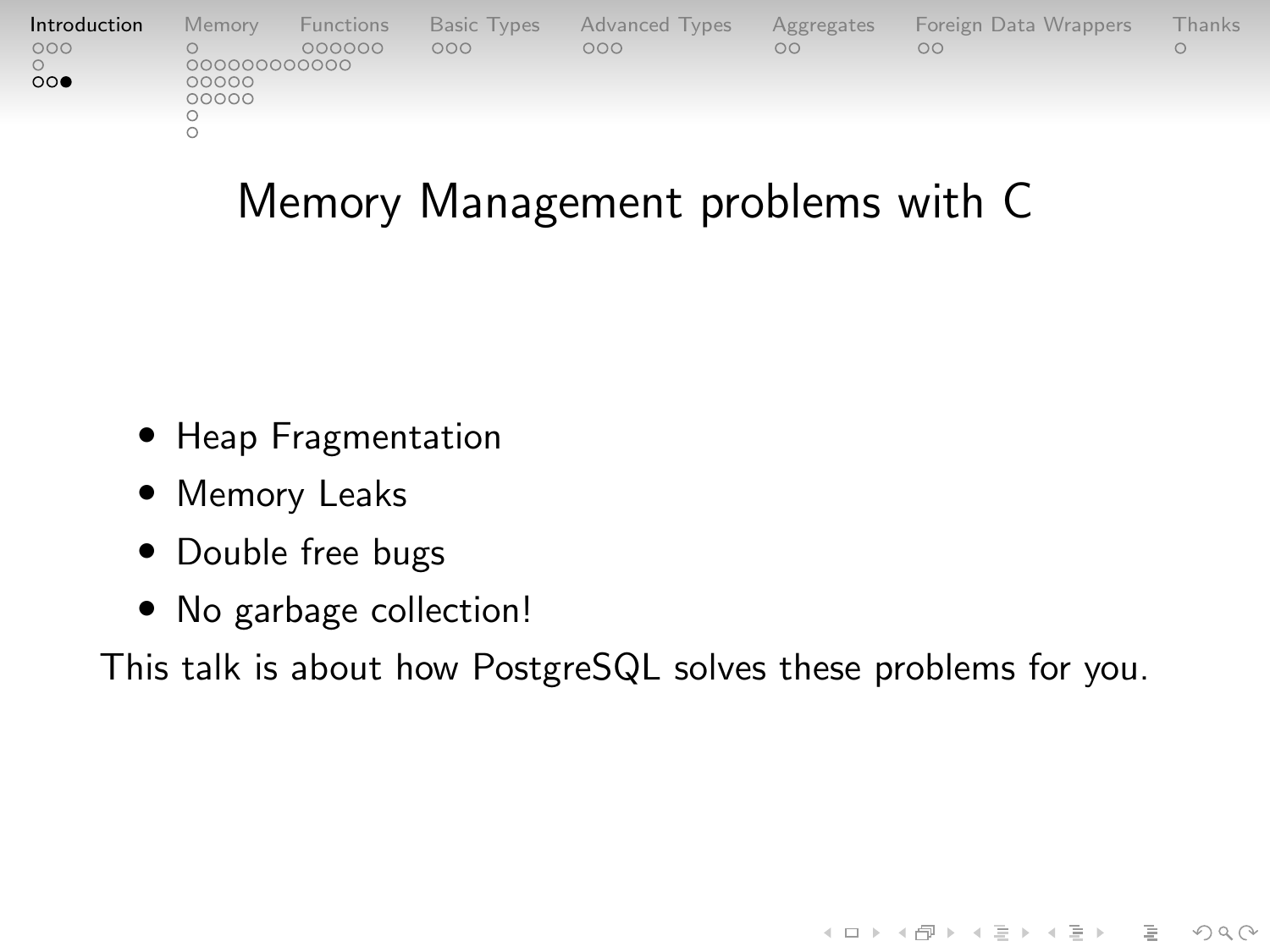<span id="page-8-0"></span>

| Introduction | Memory      | Functions | Basic Types | Advanced Types | Aggregates | Foreign Data Wrappers | Thanks |
|--------------|-------------|-----------|-------------|----------------|------------|-----------------------|--------|
| 000          | 00000000000 | 000000    | 000         | 000            | $\circ$    | $\circ$               |        |
| 000          | 00000       |           |             |                |            |                       |        |
|              | 00000       |           |             |                |            |                       |        |
|              |             |           |             |                |            |                       |        |
|              |             |           |             |                |            |                       |        |

**Overview** 

K ロ ▶ K (日 ) K (ミ ) K (王 ) X (三 ) 2 (0 ) Q (0 )

How Memory is Managed in PostgreSQL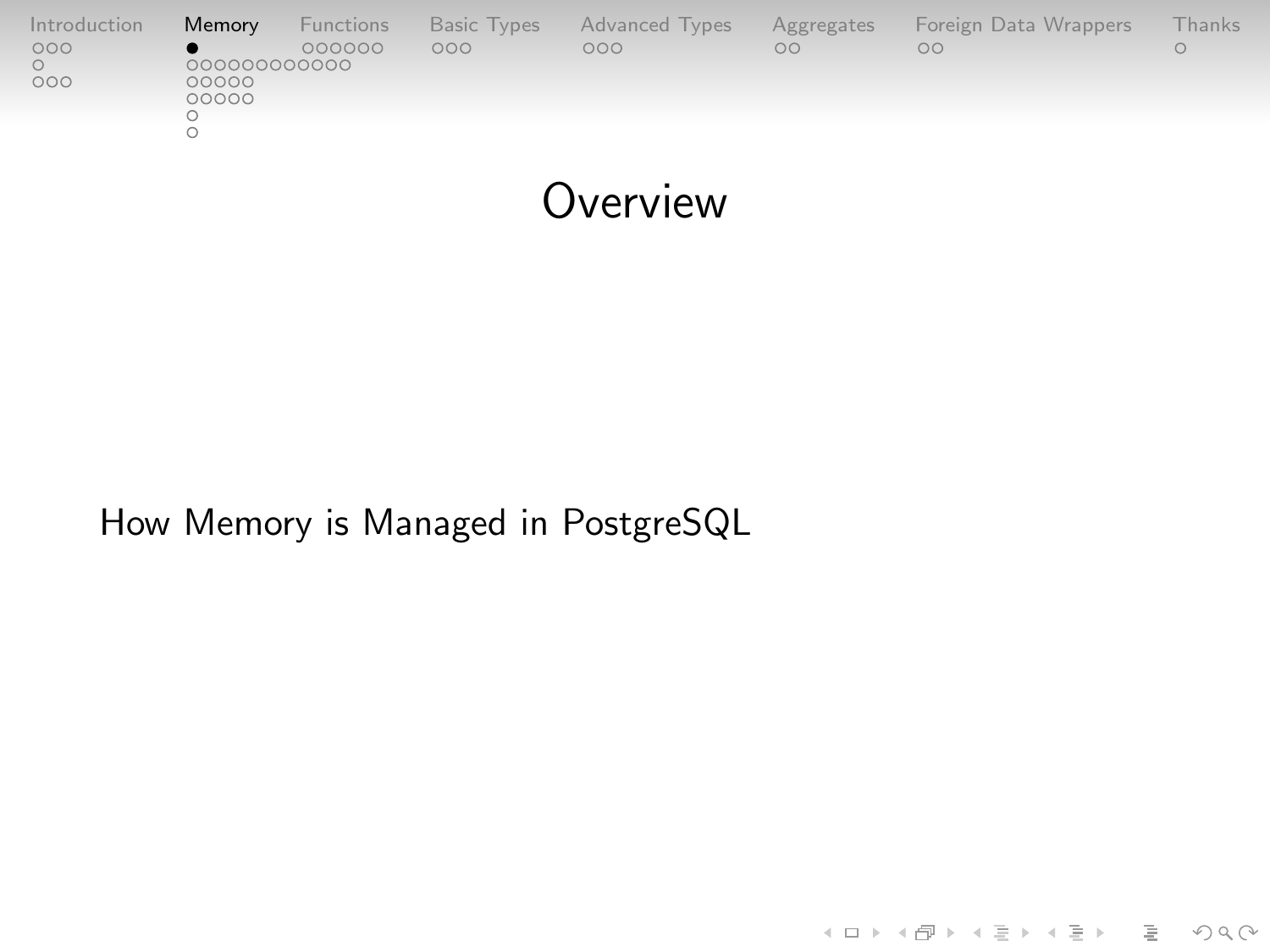| Introduction | Memory                | <b>Functions</b> | Basic Types | <b>Advanced Types</b> | Aggregates | Foreign Data Wrappers | Thanks' |
|--------------|-----------------------|------------------|-------------|-----------------------|------------|-----------------------|---------|
| 000          | $\bullet$ 00000000000 | 000000           | ooo         | nnn                   | OΩ         | nn                    |         |
| 000          | 00000<br>00000        |                  |             |                       |            |                       |         |
|              |                       |                  |             |                       |            |                       |         |

## Memory Management in C

- Buffers and data
- Primitive types can be thought of as different sized atomic pieces of the buffer.
- Elements may have alignment requirements.
- Structs and arrays are just syntactic sugar around buffers and data.

- Allocate and free buffers, but write data
- Programmer controls where buffers are stored.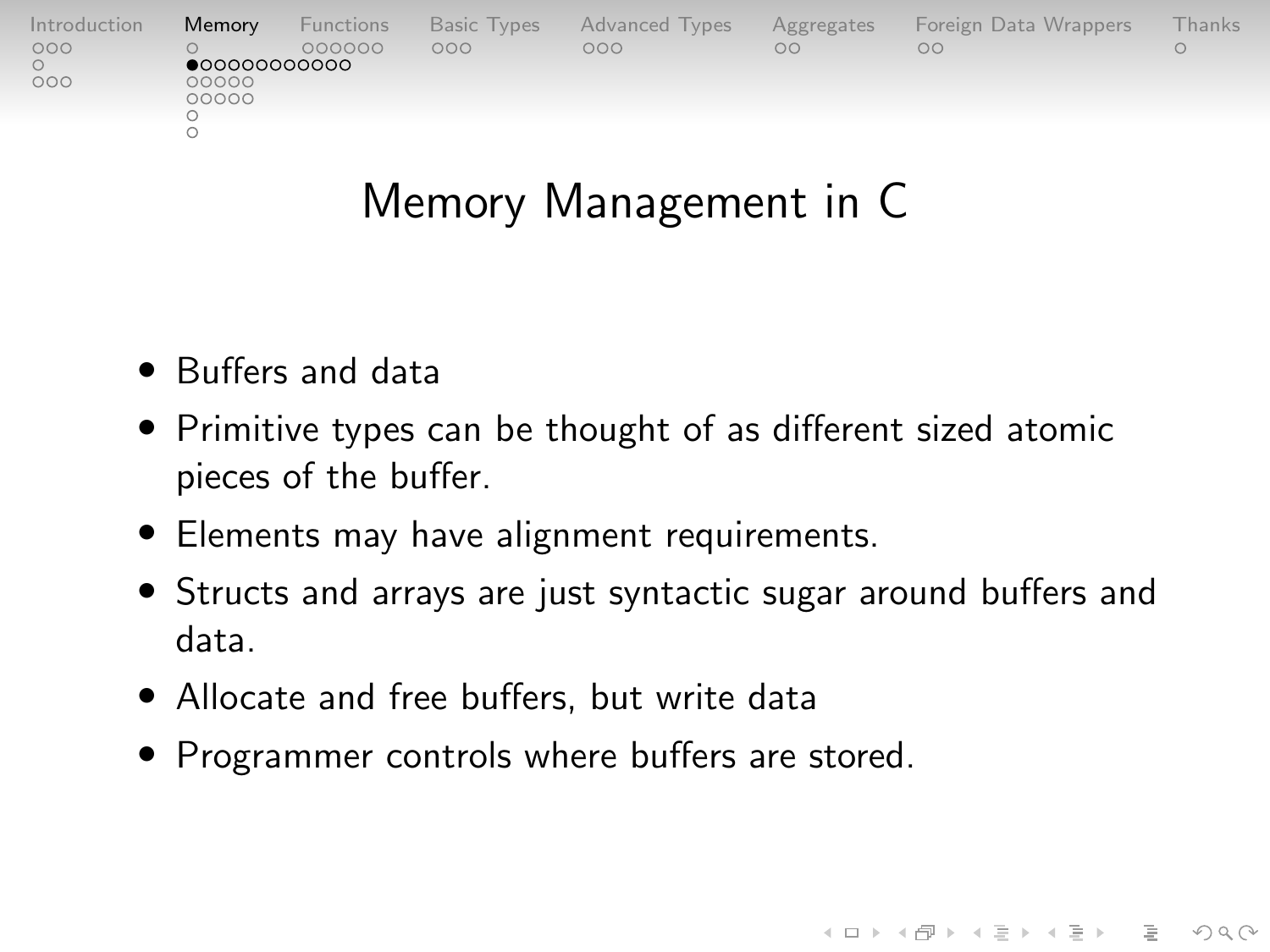| Introduction | Memory         | Functions | Basic Types | <b>Advanced Types</b> | Aggregates | Foreign Data Wrappers | Thanks' |
|--------------|----------------|-----------|-------------|-----------------------|------------|-----------------------|---------|
| 000          | 00000000000    | 000000    | 000         | OOO                   | OΩ         | OΟ                    |         |
| 000          | 00000<br>00000 |           |             |                       |            |                       |         |
|              |                |           |             |                       |            |                       |         |

# Typical C Approaches (non-PostgreSQL)

 $4 \Box + 4 \Box + 4 \Xi + 4 \Xi + 4 \Xi + 4 \Box$ 

- Avoid using the heap
- Avoid malloc and free
- Use the stack for garbage collection

PostgreSQL allows you to escape these patterns when programming against it.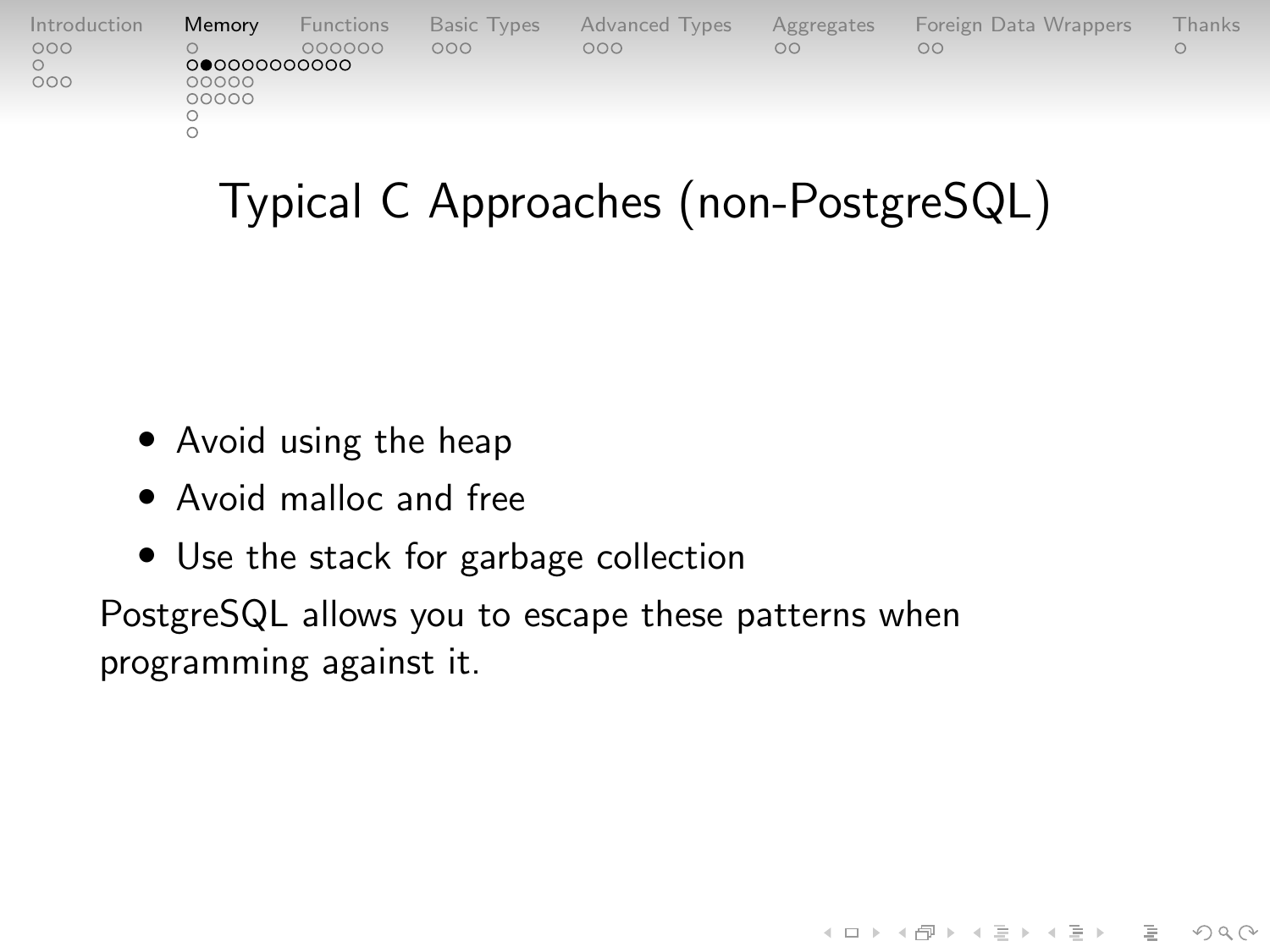| Introduction | Memory      | Functions | <b>Basic Types</b> | Advanced Types | Aggregates | Foreign Data Wrappers | -hanks |
|--------------|-------------|-----------|--------------------|----------------|------------|-----------------------|--------|
| 000          |             | 000000    | 000                | 000            | $\circ$    | ΟŌ                    |        |
|              | 00000000000 |           |                    |                |            |                       |        |
| 000          | 00000       |           |                    |                |            |                       |        |
|              | 00000       |           |                    |                |            |                       |        |
|              |             |           |                    |                |            |                       |        |
|              |             |           |                    |                |            |                       |        |
|              |             |           |                    |                |            |                       |        |

# Introducing the PostgreSQL Allocation Set

 $4 \Box + 4 \Box + 4 \Xi + 4 \Xi + 4 \Xi + 4 \Box$ 

- Groups allocations together of same lifetime
- Memory is freed together
- Can be created, destroyed, or reset.
- Items within them can be palloc'd or pfreed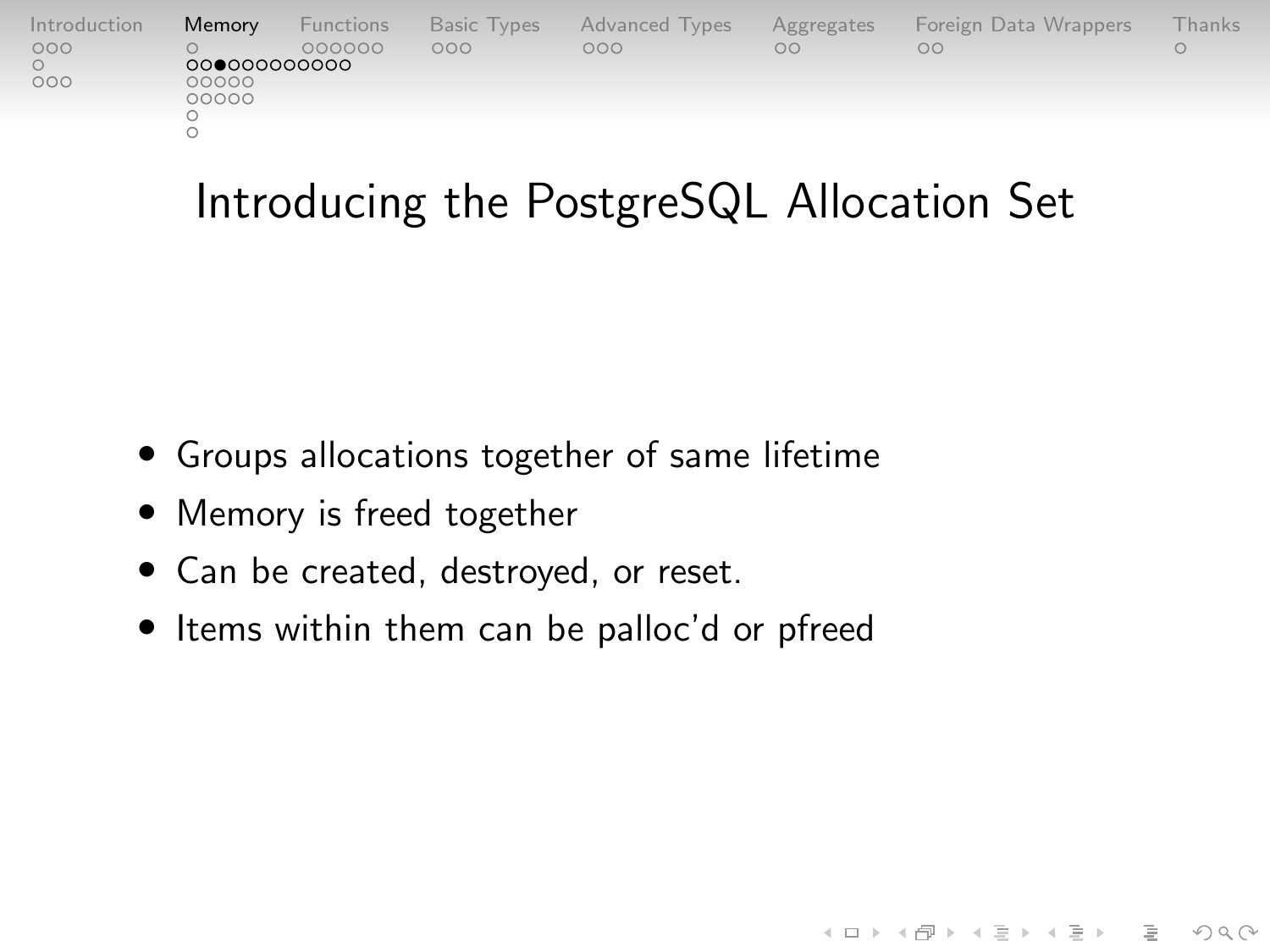| Introduction | Memory         | Functions | Basic Types | <b>Advanced Types</b> | Aggregates | Foreign Data Wrappers | <b>Thanks</b> |
|--------------|----------------|-----------|-------------|-----------------------|------------|-----------------------|---------------|
| 000          | 00000000000    | 000000    | 000         | 000                   | $\circ$    | OO                    |               |
| 000          | 00000<br>00000 |           |             |                       |            |                       |               |
|              |                |           |             |                       |            |                       |               |

## Allocation Set Details

- By default, starts out as 8kb, with each subsequent allocation doubling
- Large buffers with internal mapping of freed space.
- Every allocation has an additional pointer to its allocation set.
- Block allocations may be marked to re-use on reset. Typically this is just for the first block of 8k.

 $4 \Box + 4 \Box + 4 \Xi + 4 \Xi + 4 \Xi + 4 \Box$ 

• Allocation sets have parents. Destroy and reset operations cascade to children.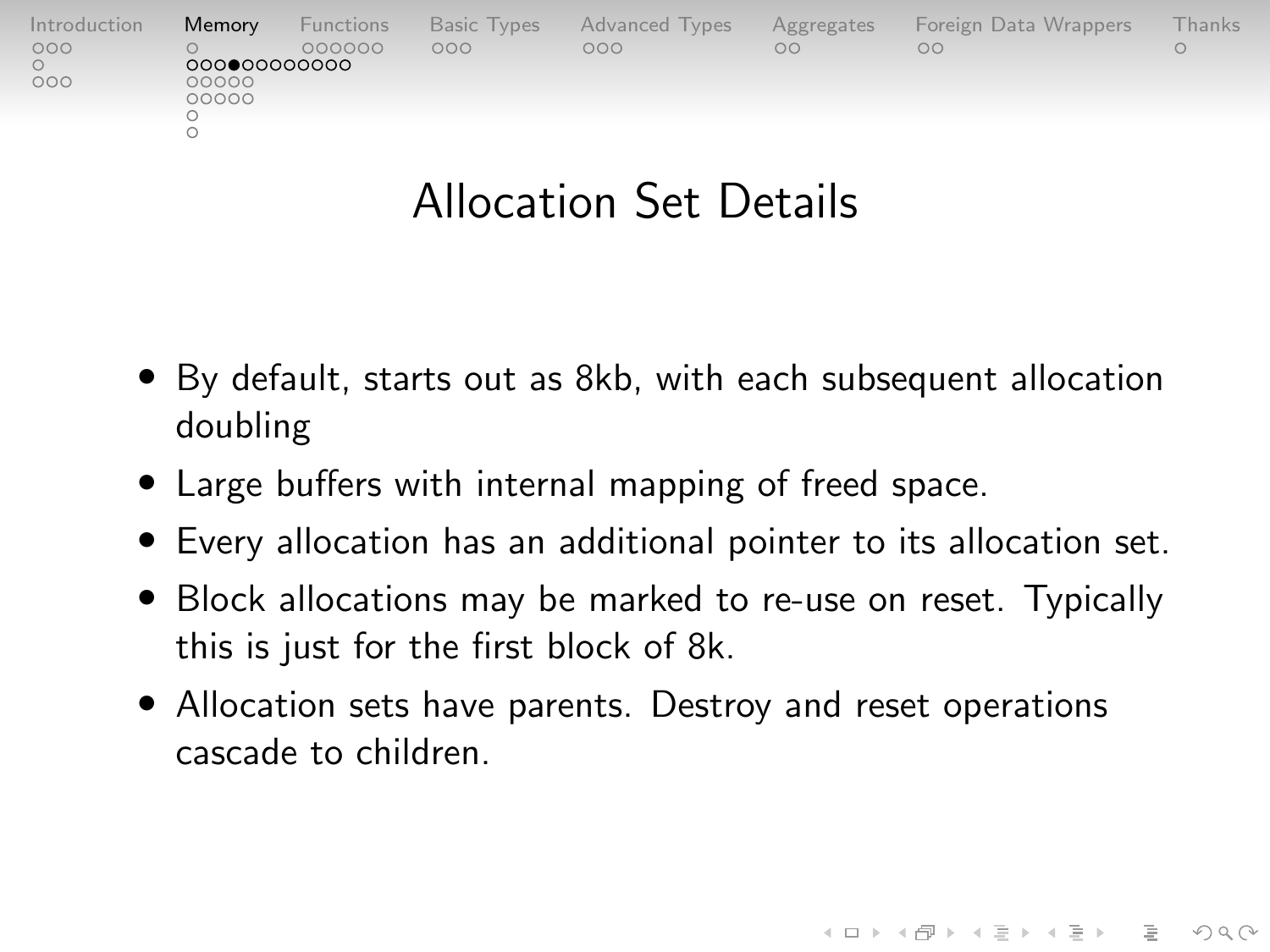| Introduction | Memory      | Functions | Basic Types | Advanced Types | Aggregates | Foreign Data Wrappers | Thanks |
|--------------|-------------|-----------|-------------|----------------|------------|-----------------------|--------|
| 000          |             | 000000    | 000         | OOO            | $\circ$    | OO                    |        |
|              | 00000000000 |           |             |                |            |                       |        |
| 000          | 00000       |           |             |                |            |                       |        |
|              | 00000       |           |             |                |            |                       |        |
|              |             |           |             |                |            |                       |        |
|              |             |           |             |                |            |                       |        |
|              |             |           |             |                |            |                       |        |

### Practical Considerations

- First few blocks end up on heap in glibc
- Far fewer malloc operations needed than manually using malloc
- Larger blocks end up in mapped segments in many platforms

 $4 \Box + 4 \Box + 4 \Xi + 4 \Xi + 4 \Xi + 4 \Box$ 

- Avoids memory leaks and double free issues.
- Overall a good, performant design.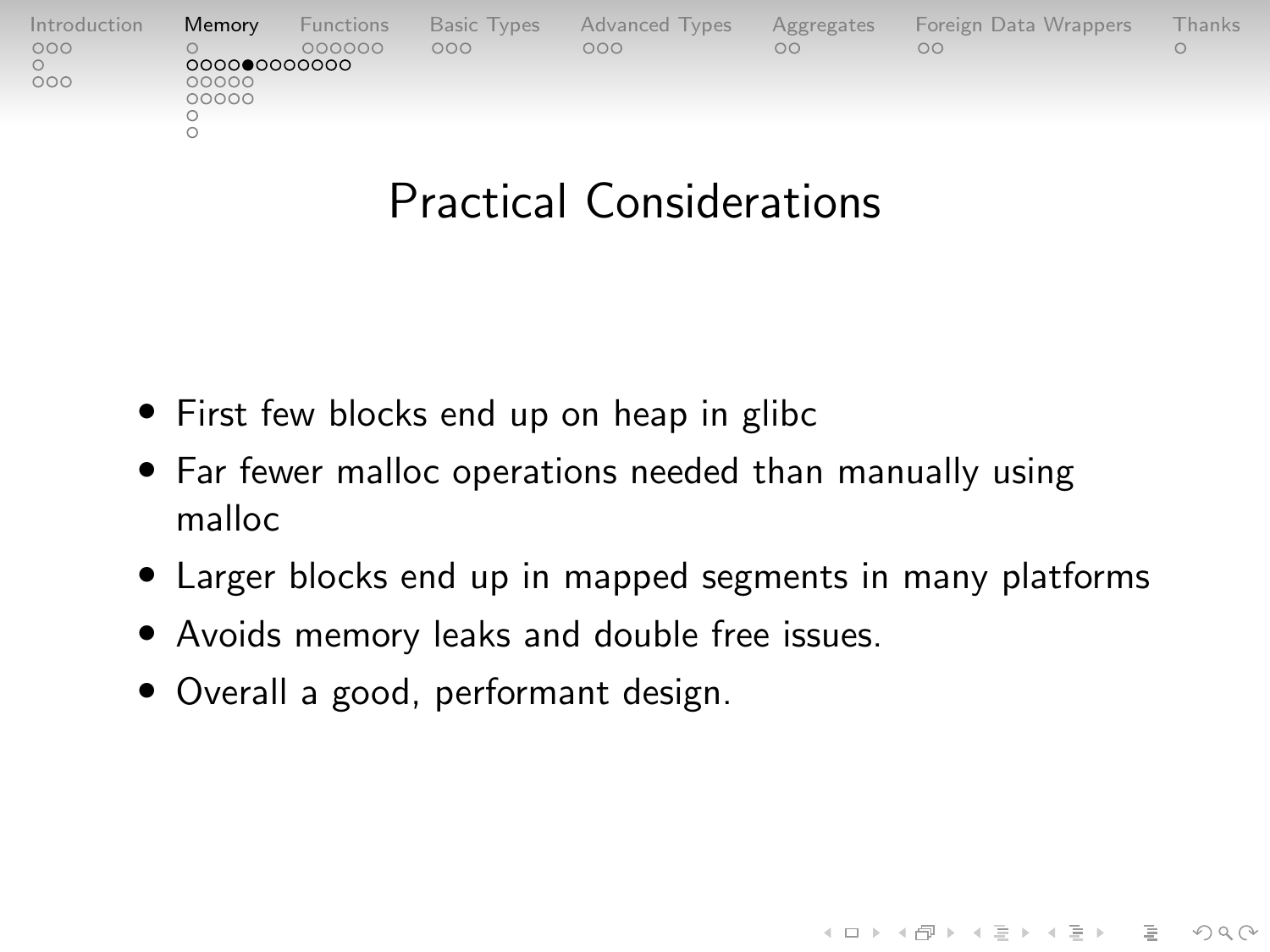| Introduction | Memory         | Functions | Basic Types | <b>Advanced Types</b> | Aggregates | Foreign Data Wrappers | -hanks |
|--------------|----------------|-----------|-------------|-----------------------|------------|-----------------------|--------|
| 000          | 000000000000   | 000000    | 000         | nnn                   | OO         | OO                    |        |
| 000          | 00000<br>00000 |           |             |                       |            |                       |        |
|              |                |           |             |                       |            |                       |        |

# Introducing Memory Contexts

Although Allocation Sets and Memory Contexts here are tightly coupled in the source, in this talk I use memory contexts exclusively to discuss memory lifecycle control.

- Allocation Sets with Defined Lifetimes
- A tree under TopMemoryContext
- A child context may have any lifetime not longer than its parent
- When a parent is reset or deleted, this recurses over children.

 $4 \Box + 4 \Box + 4 \Xi + 4 \Xi + 4 \Xi$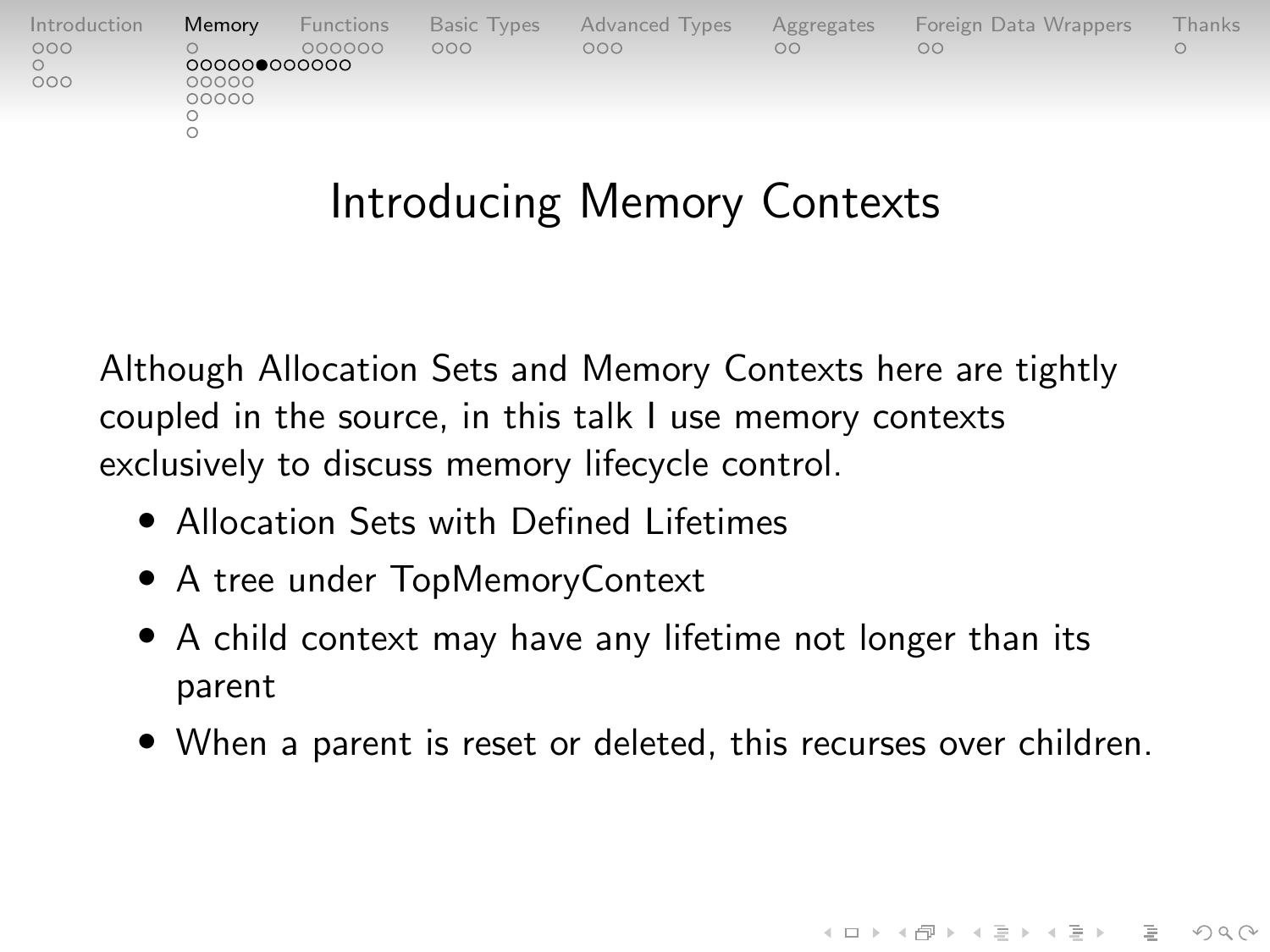| Introduction | Memory       | Functions | <b>Basic Types</b> | <b>Advanced Types</b> | Aggregates | Foreign Data Wrappers | Thanks |
|--------------|--------------|-----------|--------------------|-----------------------|------------|-----------------------|--------|
| 000          | 000000000000 | 000000    | OOO                | OOO                   | $\circ$    | OΩ                    |        |
| 000          | 00000        |           |                    |                       |            |                       |        |
|              | 00000        |           |                    |                       |            |                       |        |
|              |              |           |                    |                       |            |                       |        |

# Global Memory Contexts as a tree

 $4 \Box + 4 \Box + 4 \Xi + 4 \Xi + 4 \Xi + 4 \Box$ 

TopMemoryContext\*

- PostmasterContext
- CacheMemoryContext\*
- MessageContext
- TopTransactionContext
	- CurTransactionContext\*
		- PortalContext\*
		- ErrorContext\*
- \* Recommended to use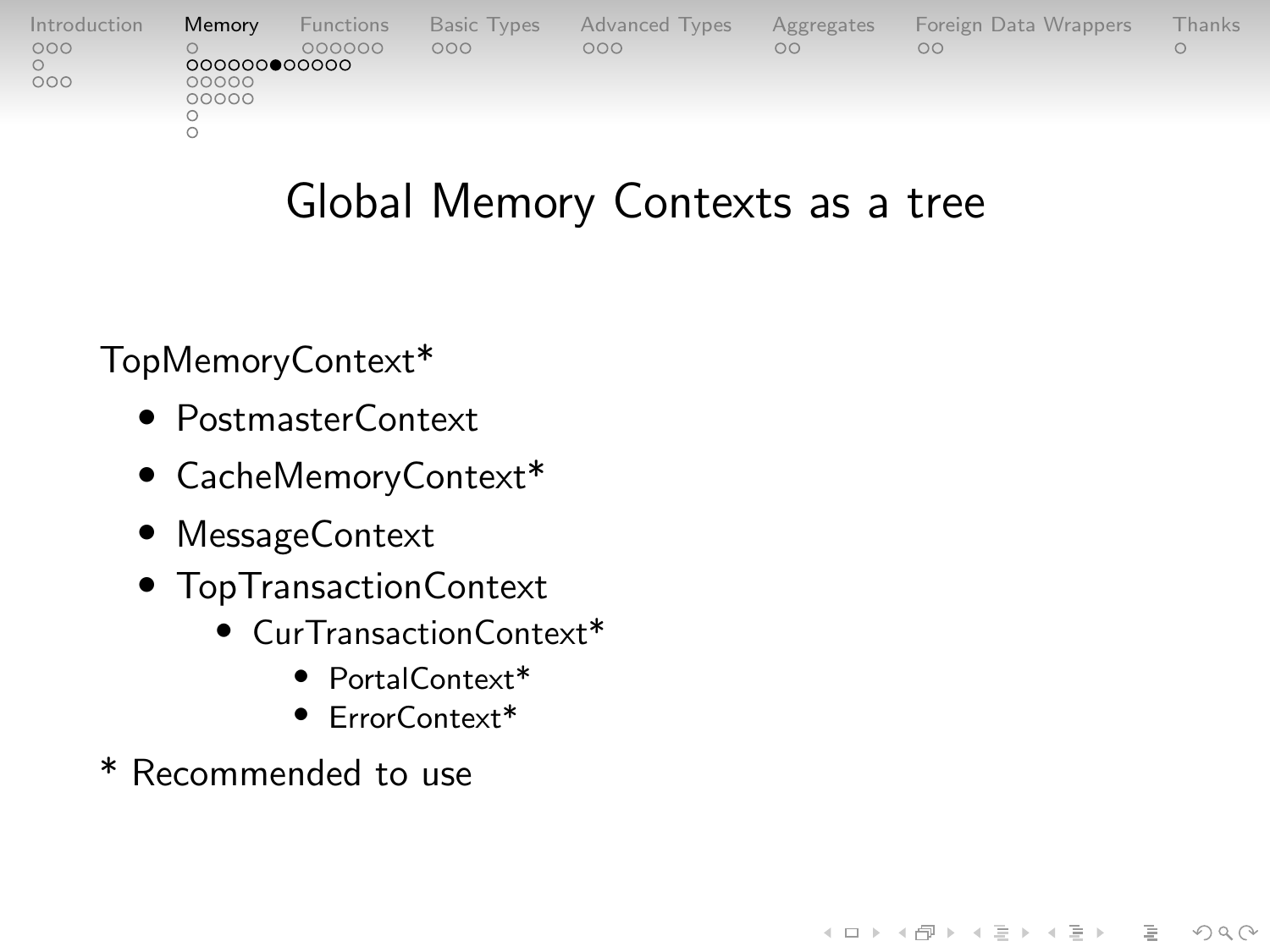| Introduction | Memory                | Functions | Basic Types | <b>Advanced Types</b> | Aggregates | Foreign Data Wrappers | Thanks' |
|--------------|-----------------------|-----------|-------------|-----------------------|------------|-----------------------|---------|
| 000<br>000   | 000000000000<br>00000 | 000000    | ooo         | 000                   | OO         | OO                    |         |
|              | 00000                 |           |             |                       |            |                       |         |

# Operational Memory Contexts

 $4 \Box + 4 \Box + 4 \Xi + 4 \Xi + 4 \Xi + 4 \Box$ 

In queries:

- Per Plan Node
- Per Tuple
- Aggregate Contexts

For logical replication workers:

- ApplyContext (worker lifetime)
- ApplyMessageContext (per protocol message)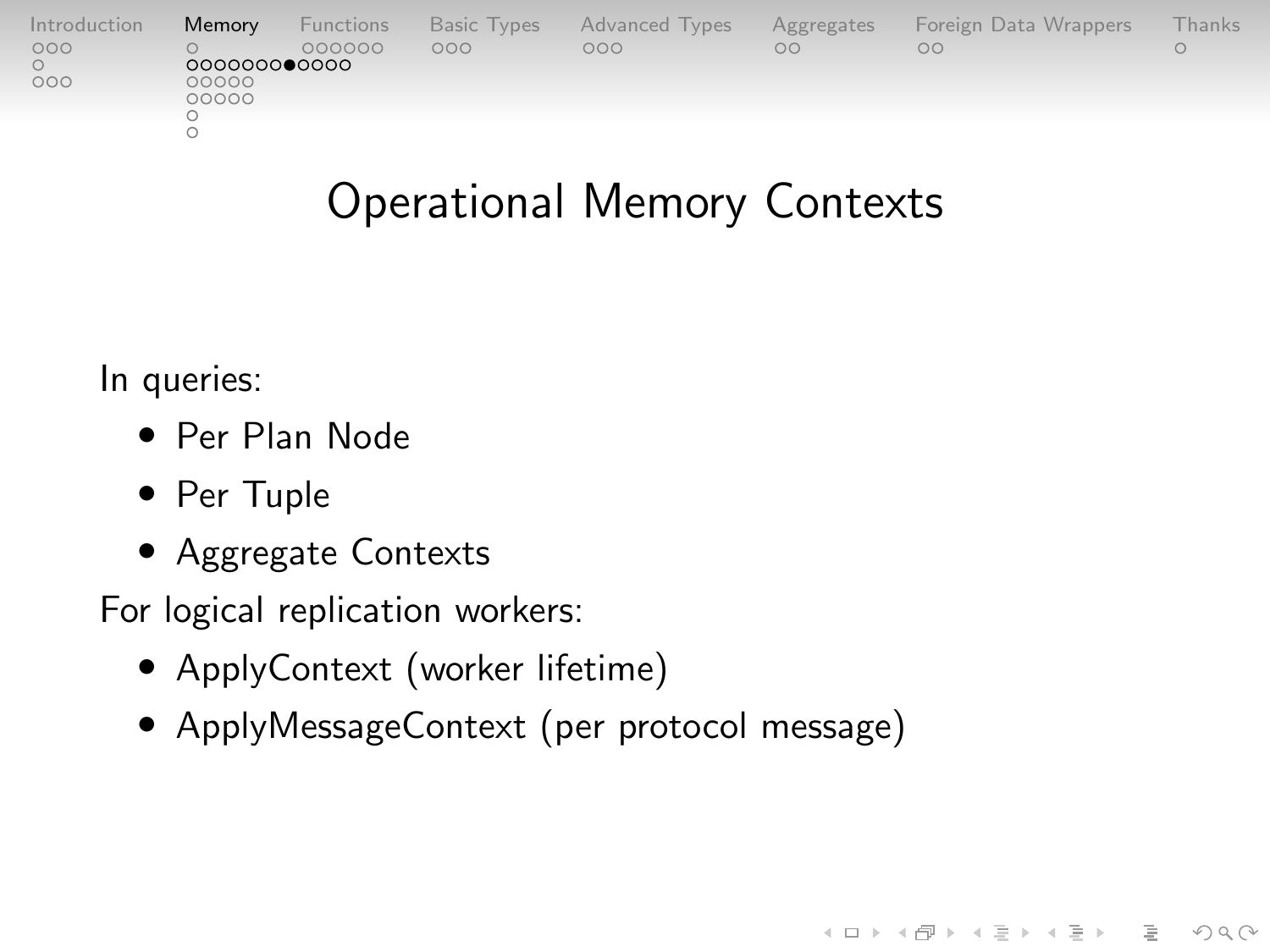| Introduction | Memory       | Functions | Basic Types | <b>Advanced Types</b> | Aggregates | Foreign Data Wrappers | Thanks |
|--------------|--------------|-----------|-------------|-----------------------|------------|-----------------------|--------|
| 000          |              | 000000    | 000         | OOO                   | OΩ         | ΟŌ                    |        |
|              | 000000000000 |           |             |                       |            |                       |        |
| 000          | 00000        |           |             |                       |            |                       |        |
|              | 00000        |           |             |                       |            |                       |        |
|              |              |           |             |                       |            |                       |        |
|              |              |           |             |                       |            |                       |        |
|              |              |           |             |                       |            |                       |        |

### Per-Tuple Context Optimizations

- First block in allocation (8k) reused
- Allocation reset at beginning of next tuple
- Malloc is expensive, so we avoid it!
- Most memory lives on the heap and is quickly reused.

KELK@ K EXKEX E 1090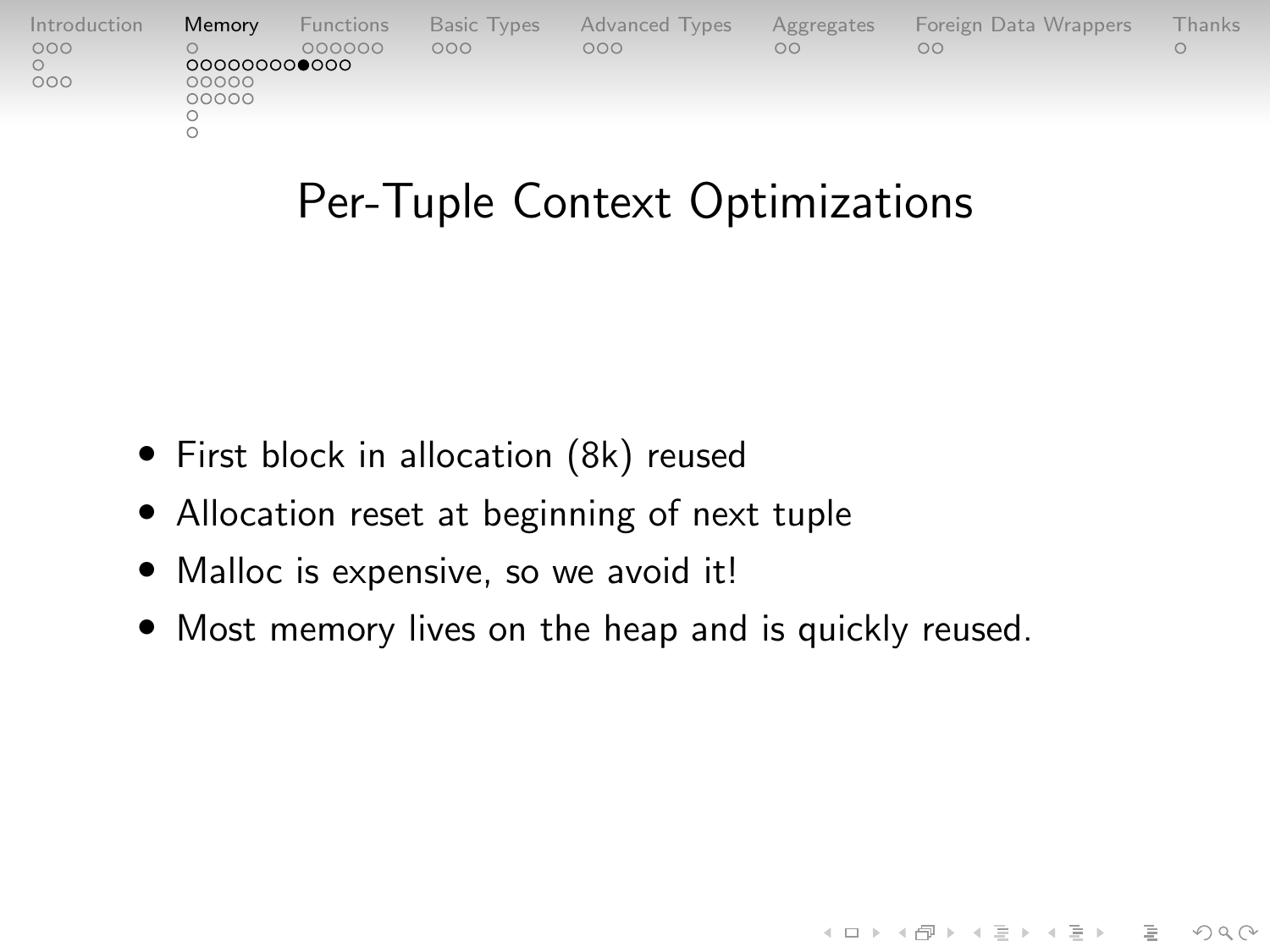| Introduction | Memory                | Functions | Basic Types | <b>Advanced Types</b> | Aggregates | Foreign Data Wrappers | -hanks |
|--------------|-----------------------|-----------|-------------|-----------------------|------------|-----------------------|--------|
| 000          |                       | 000000    | 000         | OOO                   | $\circ$    | OC                    |        |
| 000          | 000000000000<br>00000 |           |             |                       |            |                       |        |
|              | 00000                 |           |             |                       |            |                       |        |
|              |                       |           |             |                       |            |                       |        |
|              |                       |           |             |                       |            |                       |        |

# Notes on Aggregates

Aggregations have longer lifespans than the tuples they aggregate. Therefore:

- use AggCheckCallContext() to find Context
- Must pass in pointer to write to in second arg.
- For example AggCheckCallContext(fcinfo, &agg\_context)

 $4 \Box + 4 \Box + 4 \Xi + 4 \Xi + 4 \Xi + 4 \Box$ 

• Otherwise may reference data from wrong tuple.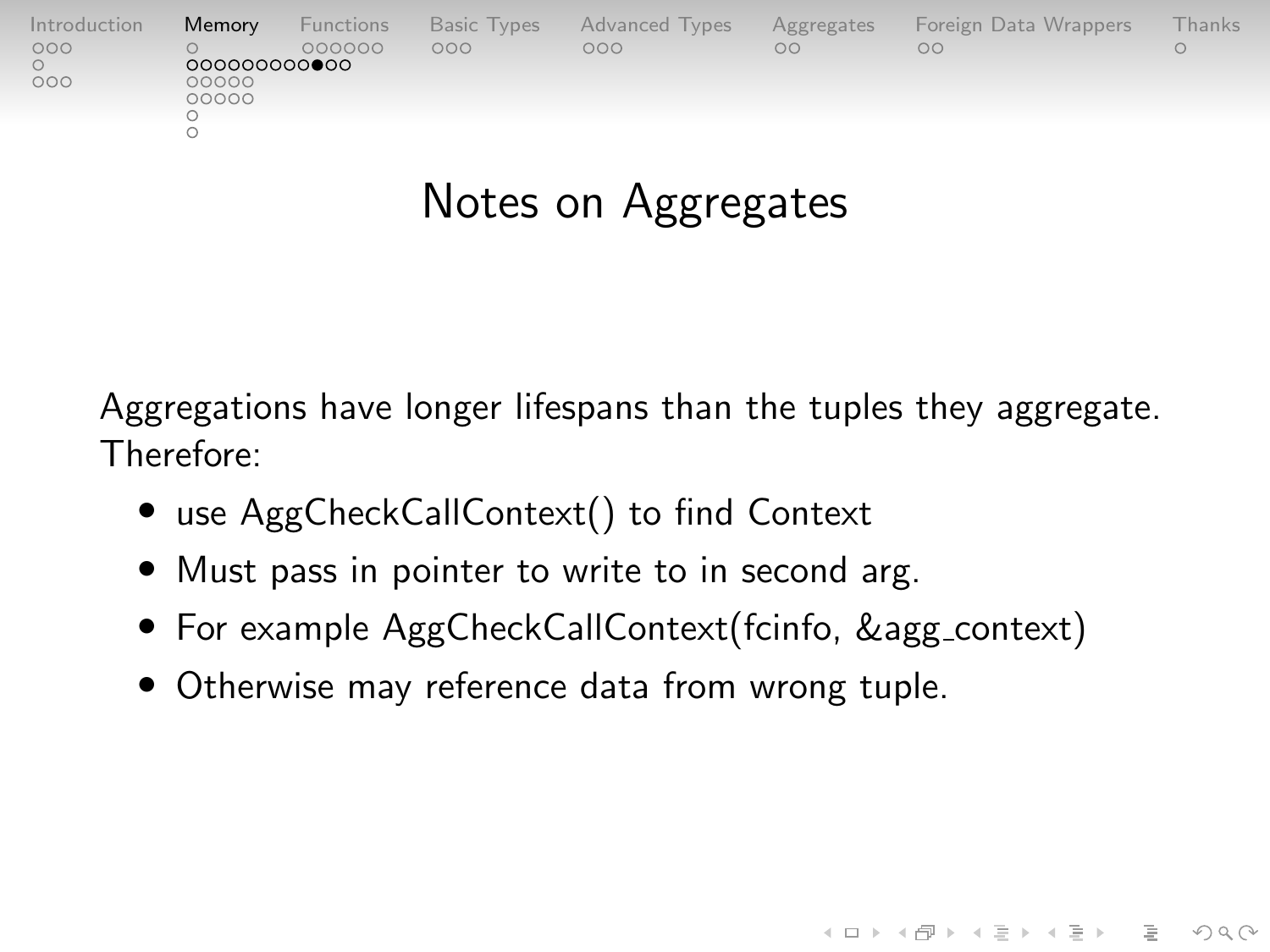| Introduction | Memory       | Functions | Basic Types | Advanced Types | Aggregates | Foreign Data Wrappers | -hanks |
|--------------|--------------|-----------|-------------|----------------|------------|-----------------------|--------|
| 000          |              | 000000    | 000         | 000            | $\circ$    | OΩ                    |        |
|              | 000000000000 |           |             |                |            |                       |        |
| 000          | 00000        |           |             |                |            |                       |        |
|              | 00000        |           |             |                |            |                       |        |
|              |              |           |             |                |            |                       |        |
|              |              |           |             |                |            |                       |        |
|              |              |           |             |                |            |                       |        |
|              |              |           |             |                |            |                       |        |

### How pfree works

- Pointer is passed to pfree.
- Pointer sizeof(void \*) used to find memory context pointer.
- Item freed from correct memory context.
- Integer wraparound if null pointer passed where null  $= 0 \times 00$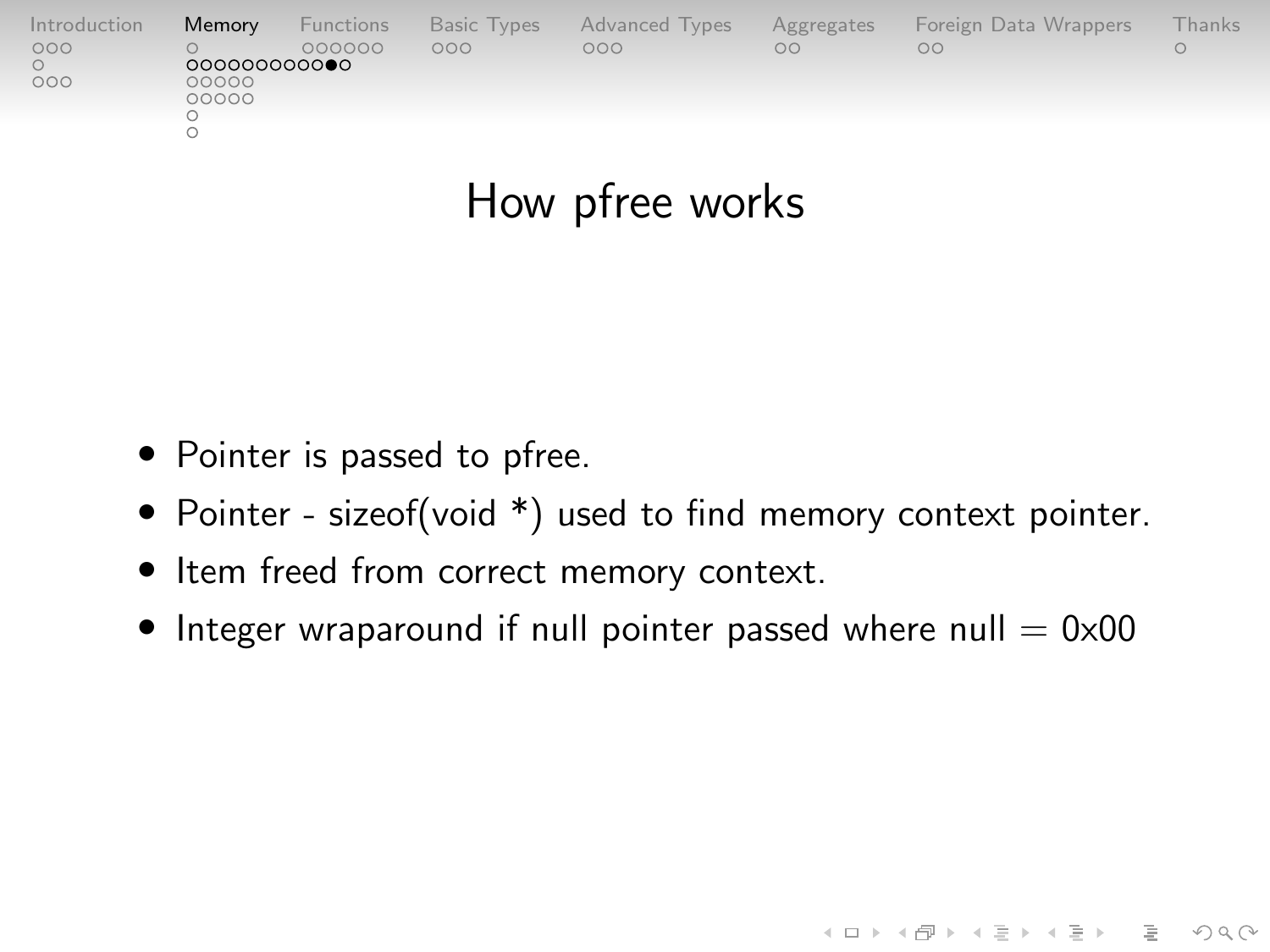| Introduction | Memory      | <b>Functions</b> | Basic Types | <b>Advanced Types</b> | Aggregates | Foreign Data Wrappers | hanks |
|--------------|-------------|------------------|-------------|-----------------------|------------|-----------------------|-------|
| 000          |             | 000000           | 000         | OOO                   | $\circ$    | OO                    |       |
|              | 00000000000 |                  |             |                       |            |                       |       |
| 000          | 00000       |                  |             |                       |            |                       |       |
|              | 00000       |                  |             |                       |            |                       |       |
|              |             |                  |             |                       |            |                       |       |
|              |             |                  |             |                       |            |                       |       |
|              |             |                  |             |                       |            |                       |       |

### Best Practices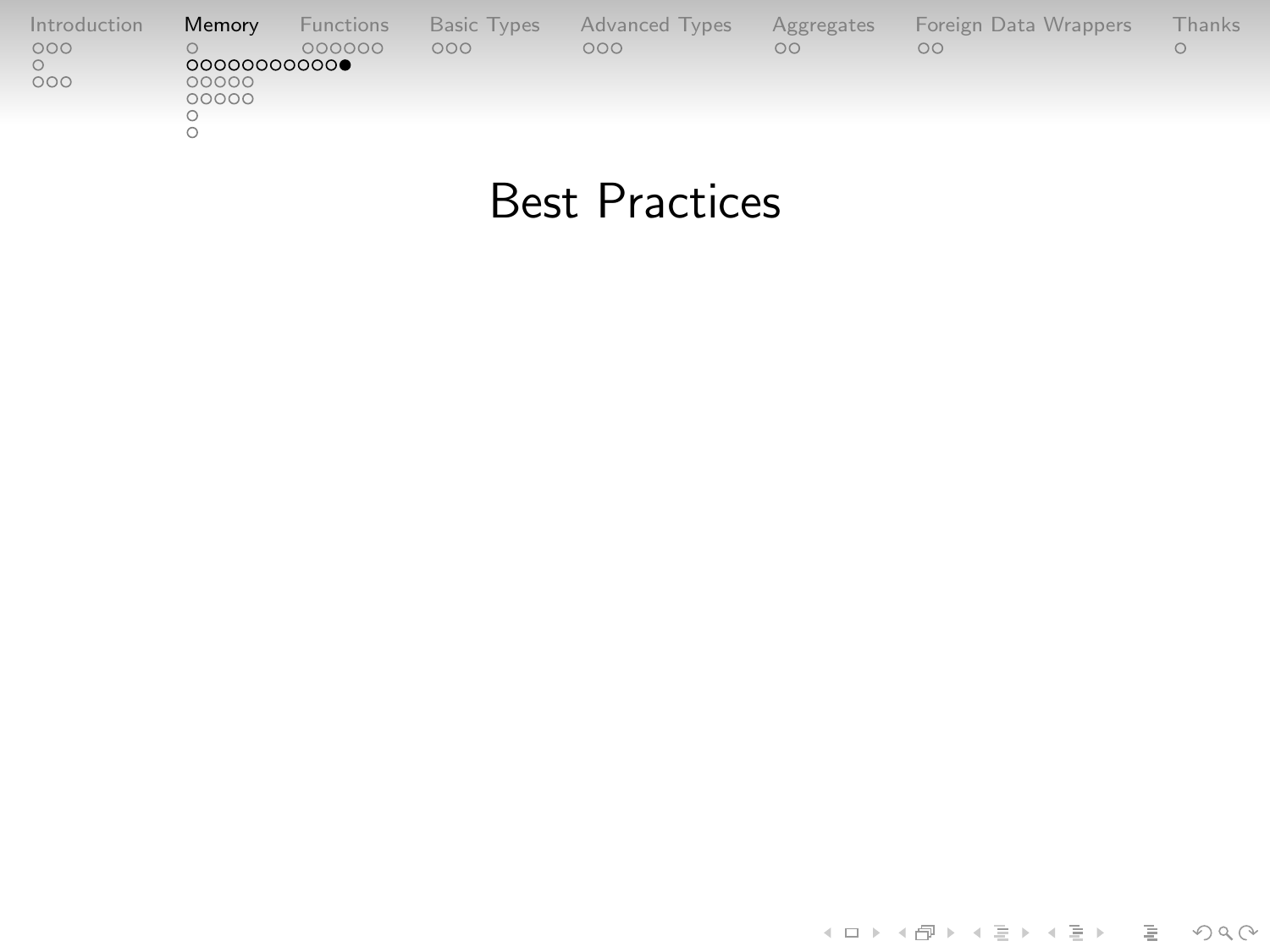| Introduction | Memory                  | Functions |     | Basic Types Advanced Types | Aggregates | Foreign Data Wrappers | Thanks ' |
|--------------|-------------------------|-----------|-----|----------------------------|------------|-----------------------|----------|
| 000          | 000000000000            | 000000    | 000 | 000                        | OO         | nn                    |          |
| 000          | $\bullet$ 0000<br>00000 |           |     |                            |            |                       |          |
|              |                         |           |     |                            |            |                       |          |
|              |                         |           |     |                            |            |                       |          |

### palloc, palloc0, and MemoryContextAlloc

- palloc is like malloc but with lifecycle management
- palloc0 does extra work and cannot take advantage of calloc shortcuts (mapping zero pages)
- MemoryContextAlloc allows you to specify a memory context. Use this when you want to step outside the default context.

 $4 \Box + 4 \Box + 4 \Xi + 4 \Xi + 4 \Xi$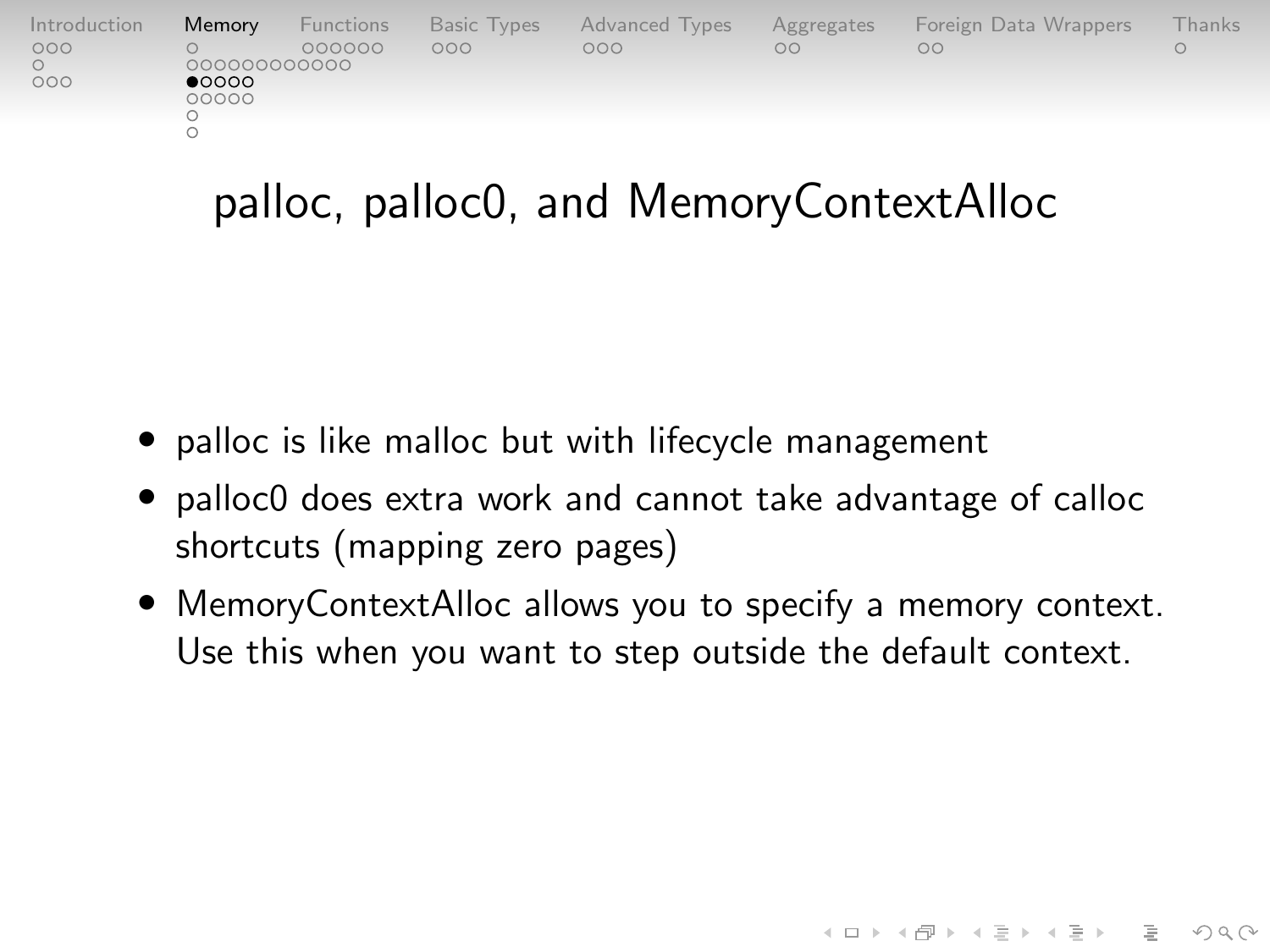| Introduction | Memory         | Functions | <b>Basic Types</b> | Advanced Types | Aggregates | Foreign Data Wrappers | hanks |
|--------------|----------------|-----------|--------------------|----------------|------------|-----------------------|-------|
| 000          | 00000000000    | 000000    | poo                | OOO            | $\circ$    | nn                    |       |
| 000          | 00000<br>00000 |           |                    |                |            |                       |       |

### Best Practices for Aggregates

- use AggCheckCallContext to get aggregate memory context
- Check output of AggCheckCallContext in case not called in agg
- When likely to allocate memory in an aggregation context, switch to the proper memory context.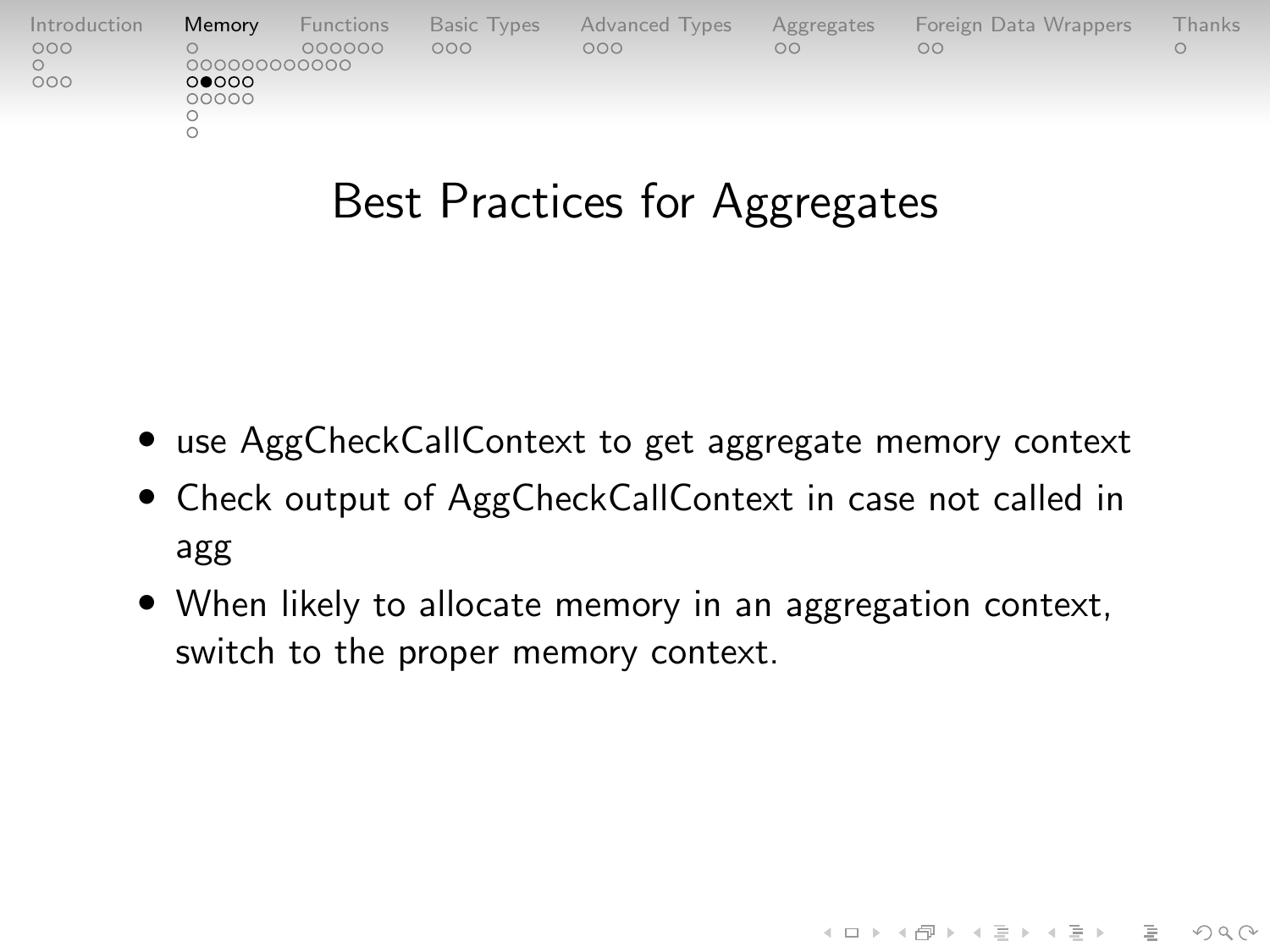| Introduction | Memory         | Functions | Basic Types | <b>Advanced Types</b> | Aggregates | Foreign Data Wrappers | Thanks I |
|--------------|----------------|-----------|-------------|-----------------------|------------|-----------------------|----------|
| 000          | 000000000000   | 000000    | noo         | OOO                   | OC.        | $\circ$               |          |
| 000          | 00000<br>00000 |           |             |                       |            |                       |          |

# Using CachedMemoryContext vs TopMemoryContext

- Things that need to be cleared together belong together
- TopMemoryContext is for things that never need to be cleared

 $4 \Box + 4 \Box + 4 \Xi + 4 \Xi + 4 \Xi + 4 \Box$ 

• Usually better to use a child memory context.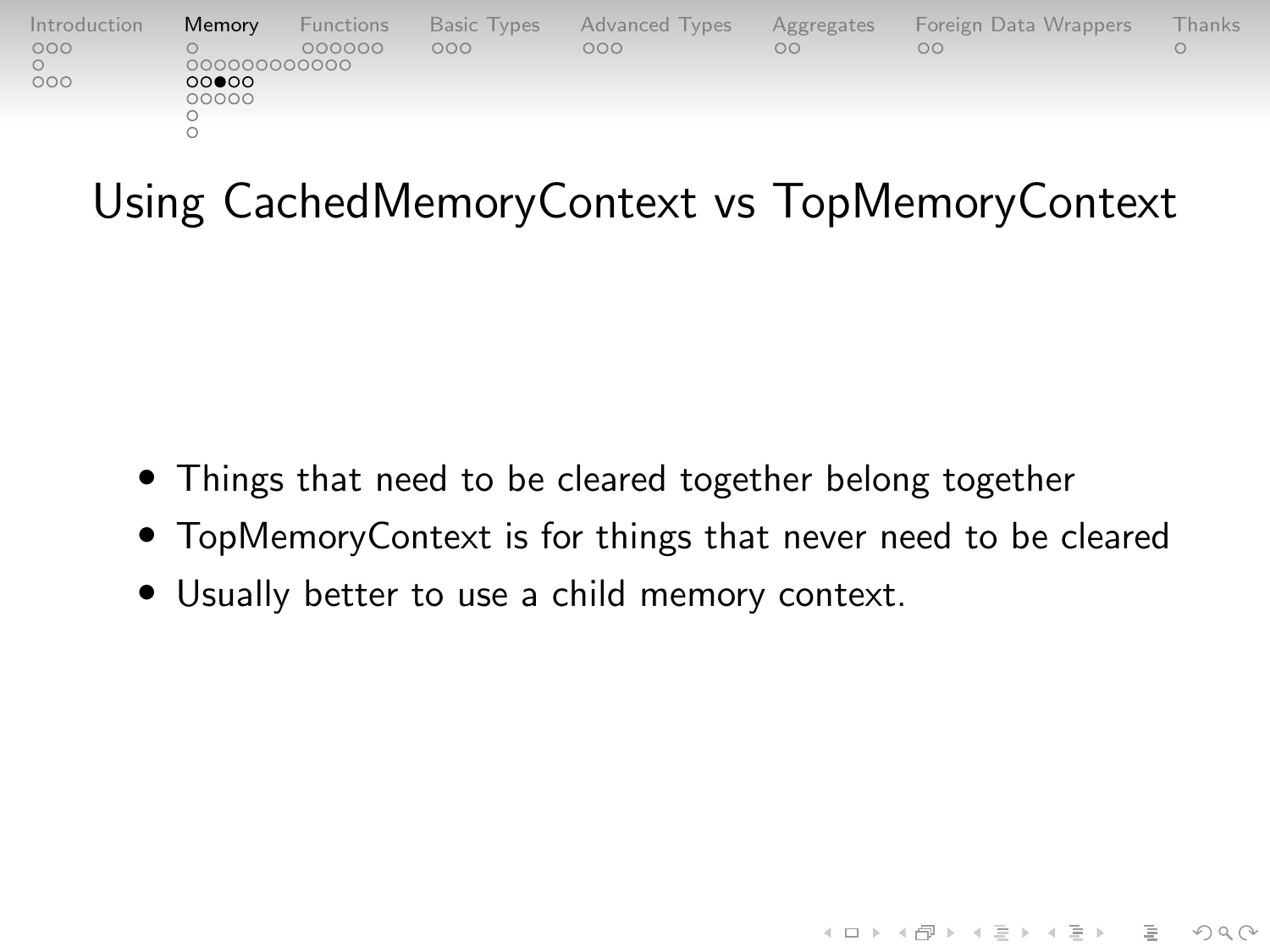| Introduction | <b>Memory</b> | Functions | <b>Basic Types</b> | <b>Advanced Types</b> | Aggregates | Foreign Data Wrappers | hanks |
|--------------|---------------|-----------|--------------------|-----------------------|------------|-----------------------|-------|
| 000          | 000000000000  | 000000    | OOO                | 000                   | $\circ$    | OΩ                    |       |
| 000          | 000<br>00000  |           |                    |                       |            |                       |       |
|              |               |           |                    |                       |            |                       |       |
|              |               |           |                    |                       |            |                       |       |

# Avoid Creating Top-Level Contexts

- Hard to track in code
- Hard to reason about when they are cleared
- No reason not to make your "top-level" a child of the global top-level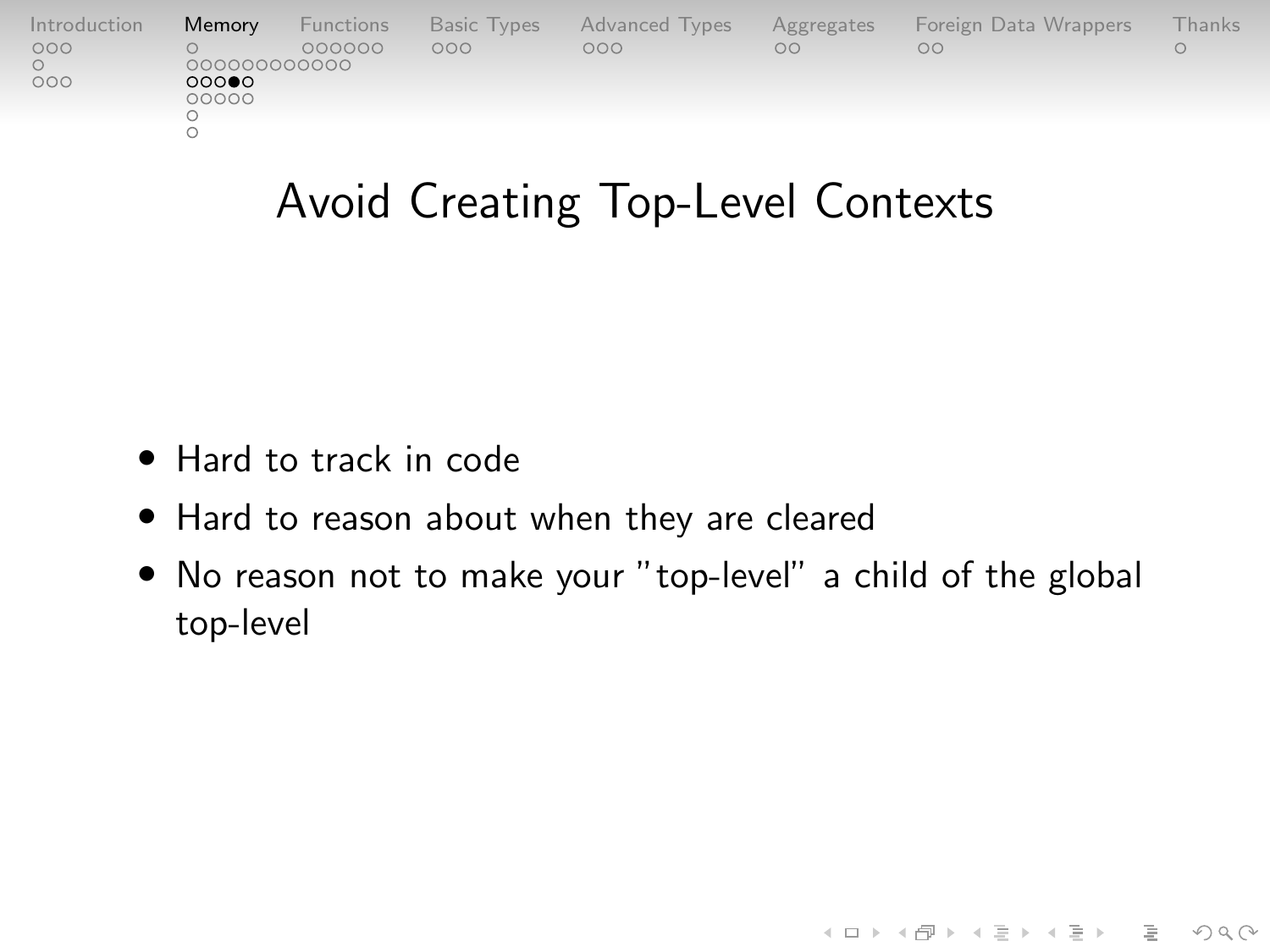| Introduction | Memory        | Functions | <b>Basic Types</b> | Advanced Types | Aggregates | Foreign Data Wrappers | Thanks |
|--------------|---------------|-----------|--------------------|----------------|------------|-----------------------|--------|
| 000          | 000000000000  | 000000    | OOO                | OOO            | nn         | nc                    |        |
| 000          | 0000<br>00000 |           |                    |                |            |                       |        |
|              |               |           |                    |                |            |                       |        |
|              |               |           |                    |                |            |                       |        |

### Always Test with cassert Enabled

--enable-cassert has a number of important functions:

- Enables sanity checks that may impact performance at various points in the code.
- Zeroes out all memory context memory before de-allocating.
- Prevents a number of subtle bugs from causing problems only in production.
- ALWAYS test when developing UDFs or stored procs using SPI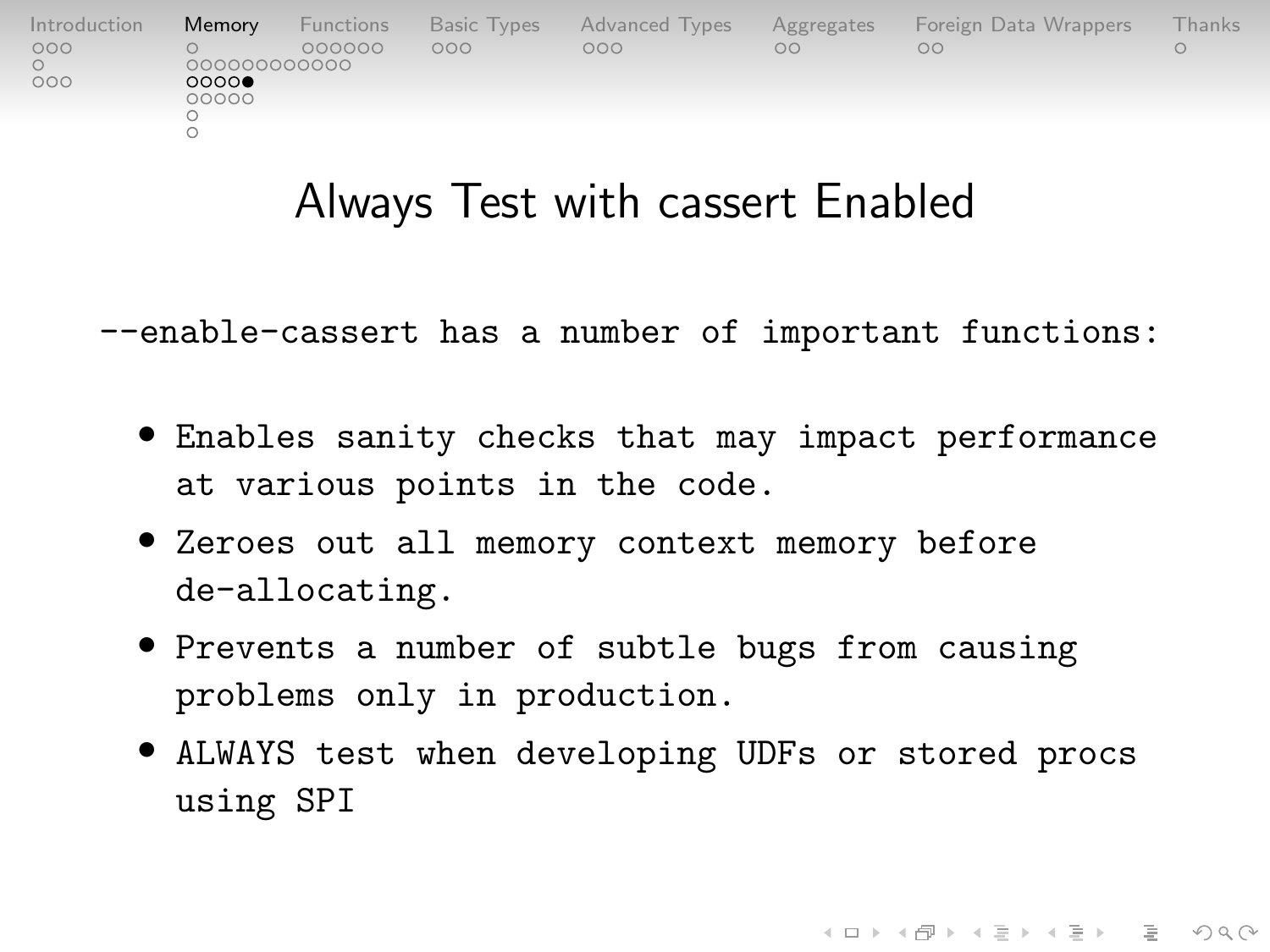| Introduction | Memory                                  | Functions | <b>Basic Types</b> | Advanced Types | Aggregates | Foreign Data Wrappers | <b>Thanks</b> |
|--------------|-----------------------------------------|-----------|--------------------|----------------|------------|-----------------------|---------------|
| 000<br>000   | 000000000000<br>00000<br>$\bullet$ 0000 | 000000    | 000                | 000            | $\circ$    | nn                    |               |
|              |                                         |           |                    |                |            |                       |               |

# Advanced Topic

#### The Server Programming Interface and Memory Contexts

K ロ ▶ K (日 ) K (ミ ) K (王 ) X (三 ) 2 (0 ) Q (0 )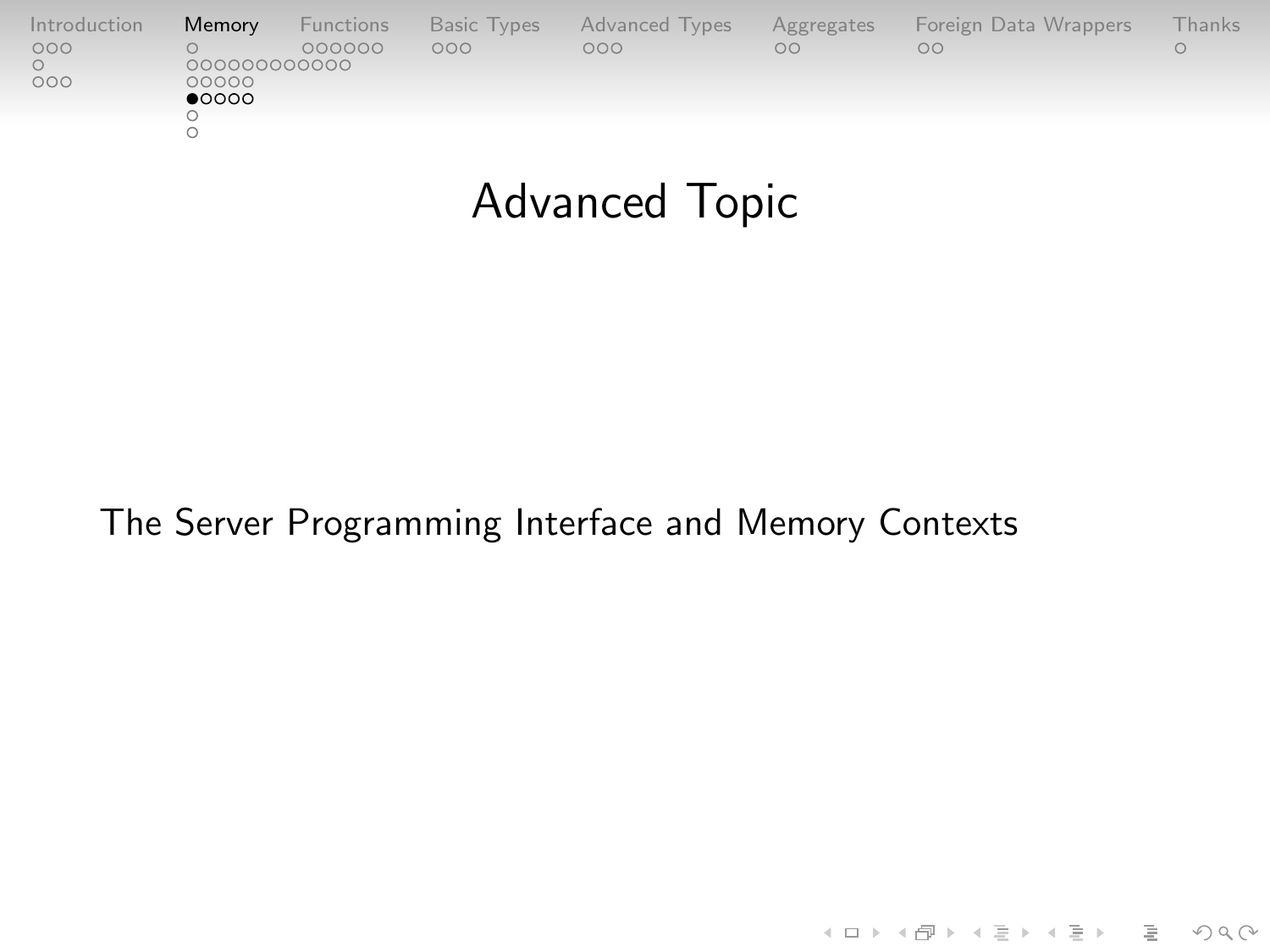| Introduction | Memory                        | Functions | Basic Types | Advanced Types | Aggregates | Foreign Data Wrappers | <b>Thanks</b> |
|--------------|-------------------------------|-----------|-------------|----------------|------------|-----------------------|---------------|
| 000<br>000   | 00000000000<br>00000<br>00000 | 000000    | 000         | 000            | 00         | OΟ                    |               |
|              |                               |           |             |                |            |                       |               |
|              |                               |           |             |                |            |                       |               |

# Introducing SPI

SPI is the Server Programming Interface.

- For C-language user defined functions and stored procedures
- Allows running SQL queries from inside C directly against the current backend.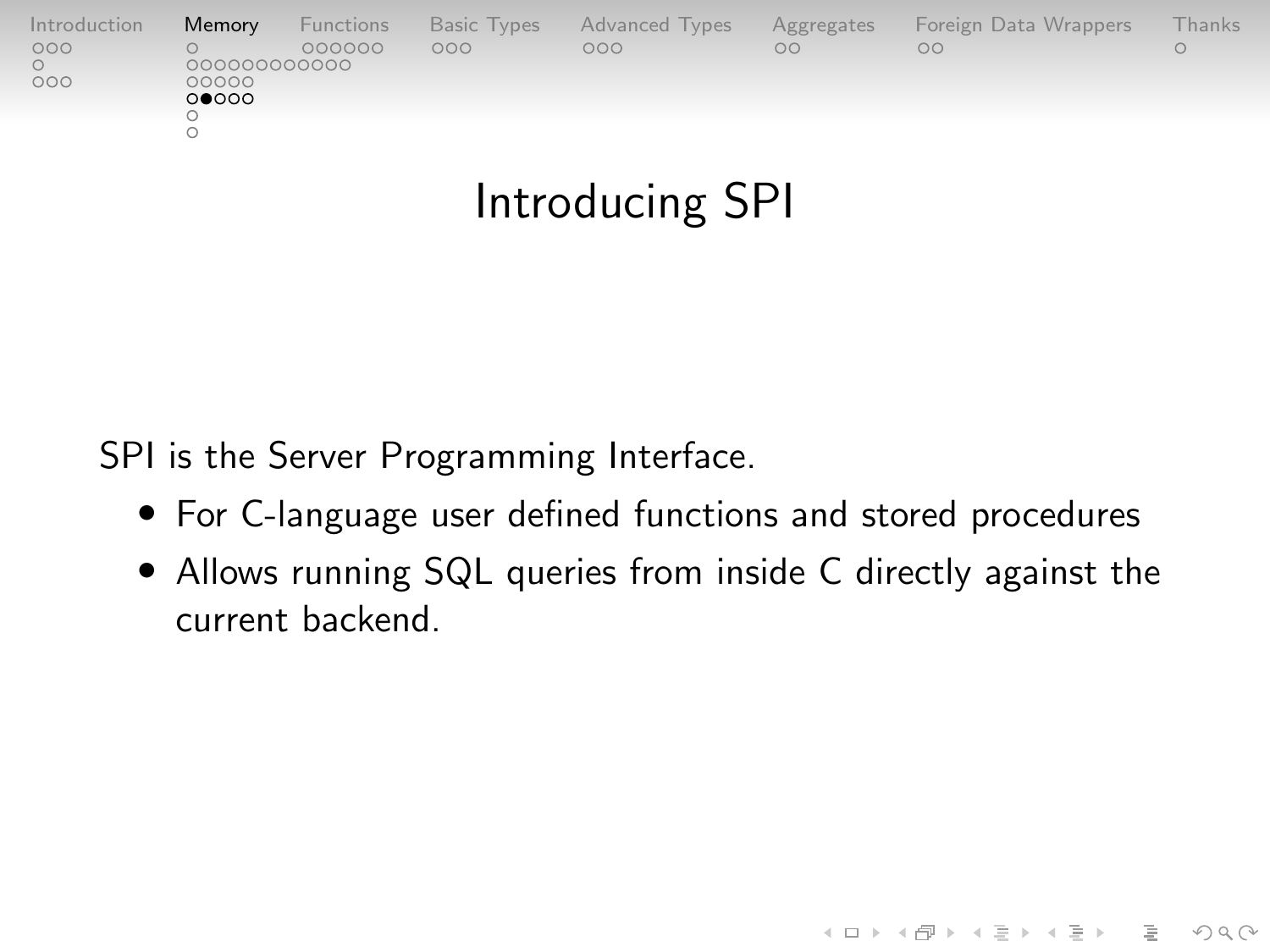| Introduction | <b>Memory</b>         | Functions | Basic Types | Advanced Types | Aggregates | Foreign Data Wrappers | Thanks |
|--------------|-----------------------|-----------|-------------|----------------|------------|-----------------------|--------|
| 000          |                       | 000000    | 000         | 000            | $\circ$    | oο                    |        |
| 000          | 000000000000<br>00000 |           |             |                |            |                       |        |
|              | 00000                 |           |             |                |            |                       |        |
|              |                       |           |             |                |            |                       |        |
|              |                       |           |             |                |            |                       |        |

### Where SPI has MemoryContexts

 $4 \Box + 4 \Box + 4 \Xi + 4 \Xi + 4 \Xi + 4 \Box$ 

- Under TopLevelContext (the SPI stack)
- Under TopTransactionContext (normal operations)
- Under PortalContext (if in implicit transaction)
- Under CachedMemoryContext (Cached Plans)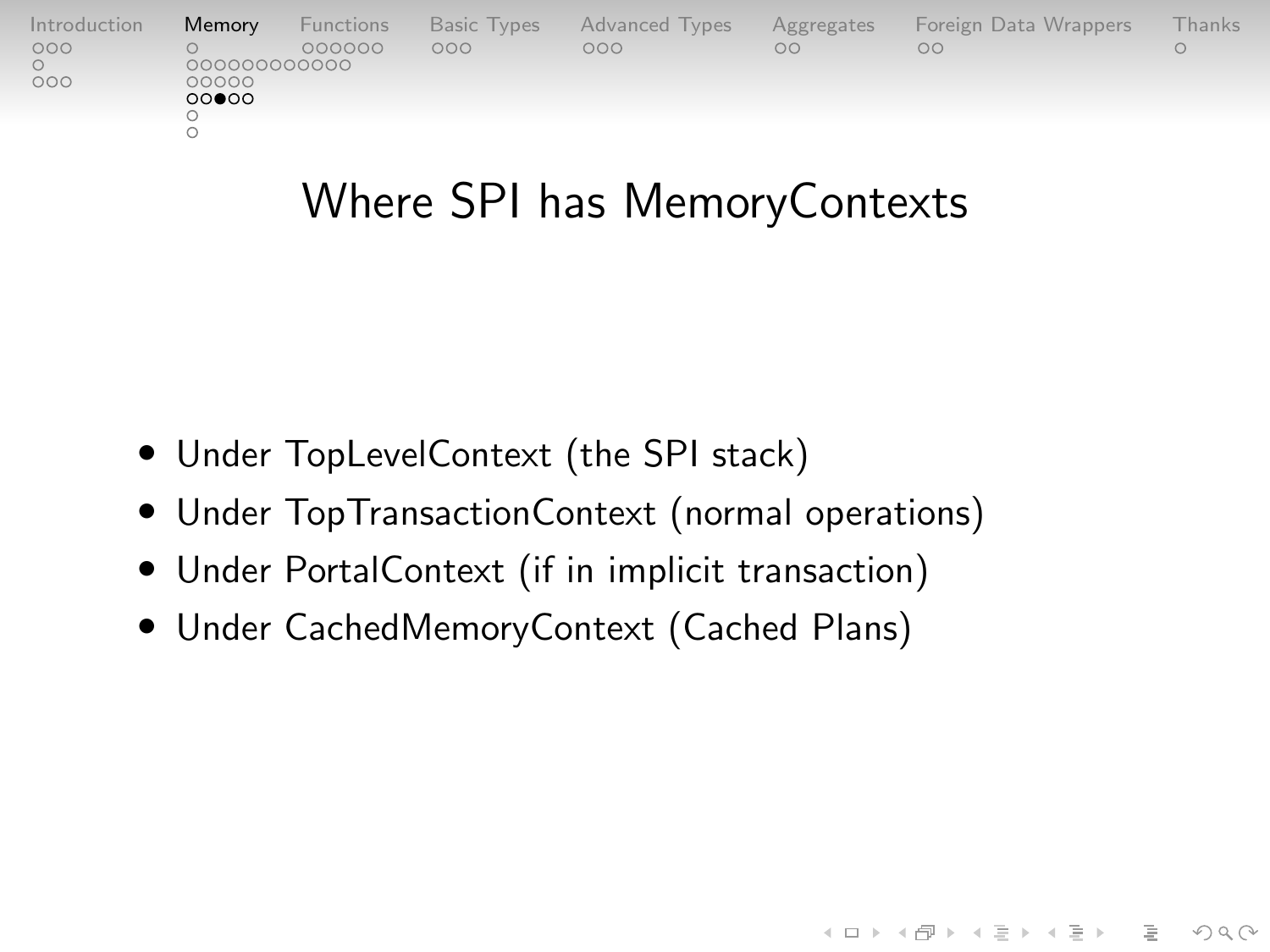| Introduction | Memory         | Functions |     | Basic Types Advanced Types | Aggregates | Foreign Data Wrappers | Thanks. |
|--------------|----------------|-----------|-----|----------------------------|------------|-----------------------|---------|
| 000          | 000000000000   | 000000    | 000 | 000                        | $\circ$    | OO                    |         |
| 000          | 00000<br>00000 |           |     |                            |            |                       |         |
|              |                |           |     |                            |            |                       |         |
|              |                |           |     |                            |            |                       |         |

### How SPI Allocates Plans

- Plans usually allocated in SPI executor context
- Under TopTransactionContext or PortalContext
- In theory, it is possible to allocate elsewhere initially but not likely.

K ロ ▶ K 리 ▶ K 코 ▶ K 코 ▶ │ 코 │ ◆ 9 Q (\*

• Each plan has its own memory context.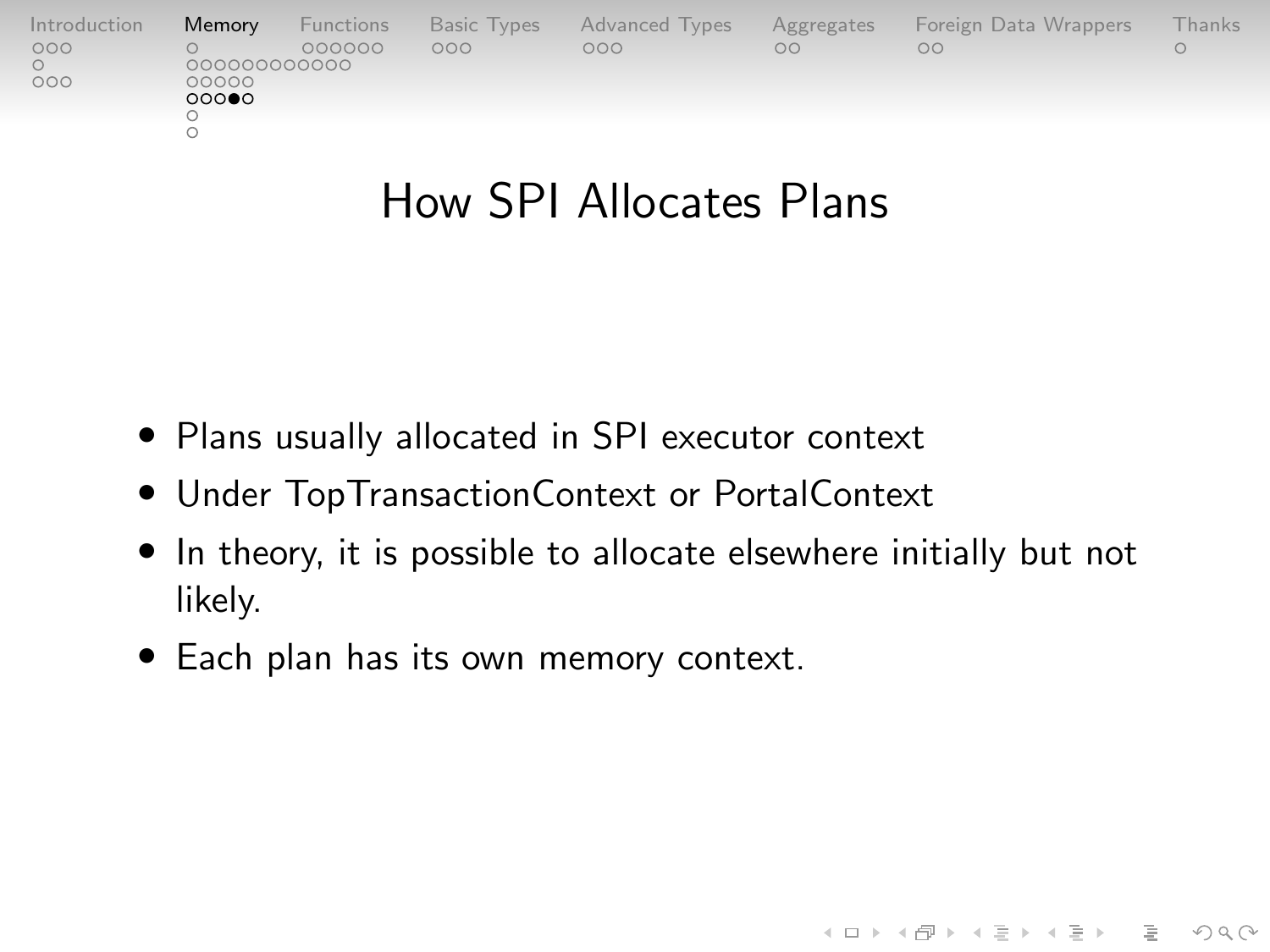| Introduction | Memory        | Functions |     | Basic Types Advanced Types | Aggregates | Foreign Data Wrappers | Thanks |
|--------------|---------------|-----------|-----|----------------------------|------------|-----------------------|--------|
| 000          | 000000000000  | 000000    | 000 | 000                        | nn         | OΟ                    |        |
| 000          | 00000<br>0000 |           |     |                            |            |                       |        |
|              |               |           |     |                            |            |                       |        |
|              |               |           |     |                            |            |                       |        |

### How SPI Caches Plans

(reformatted slightly)

/\*

\* Mark it saved, reparent it under CacheMemoryContext, \* and mark all the component CachedPlanSources as \* saved. This sequence cannot fail partway through, \* so there's no risk of long-term memory leakage. \*/ plan->saved = true;

MemoryContextSetParent(plan->plancxt,

CacheMemoryContext);

 $4 \Box + 4 \Box + 4 \Xi + 4 \Xi + 4 \Xi$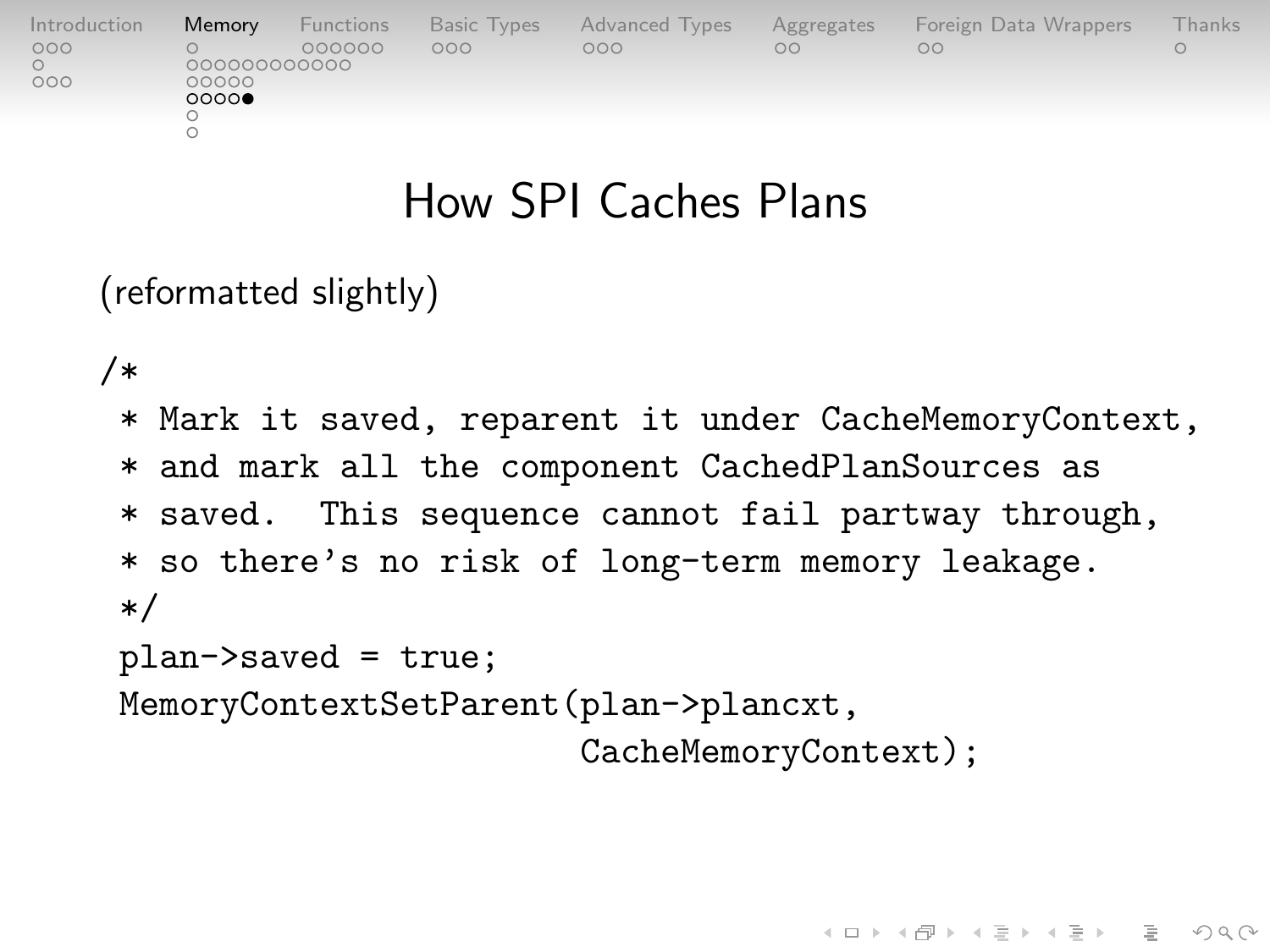| Introduction | Memory      | Functions | <b>Basic Types</b> | Advanced Types | Aggregates | Foreign Data Wrappers | <b>Thanks</b> |
|--------------|-------------|-----------|--------------------|----------------|------------|-----------------------|---------------|
| 000          | 00000000000 | 000000    | 000                | 000            | $\circ$    | OO                    |               |
| 000          | 00000       |           |                    |                |            |                       |               |
|              | 00000       |           |                    |                |            |                       |               |
|              |             |           |                    |                |            |                       |               |
|              |             |           |                    |                |            |                       |               |

### Conclusions

PostgreSQL has Managed Memory

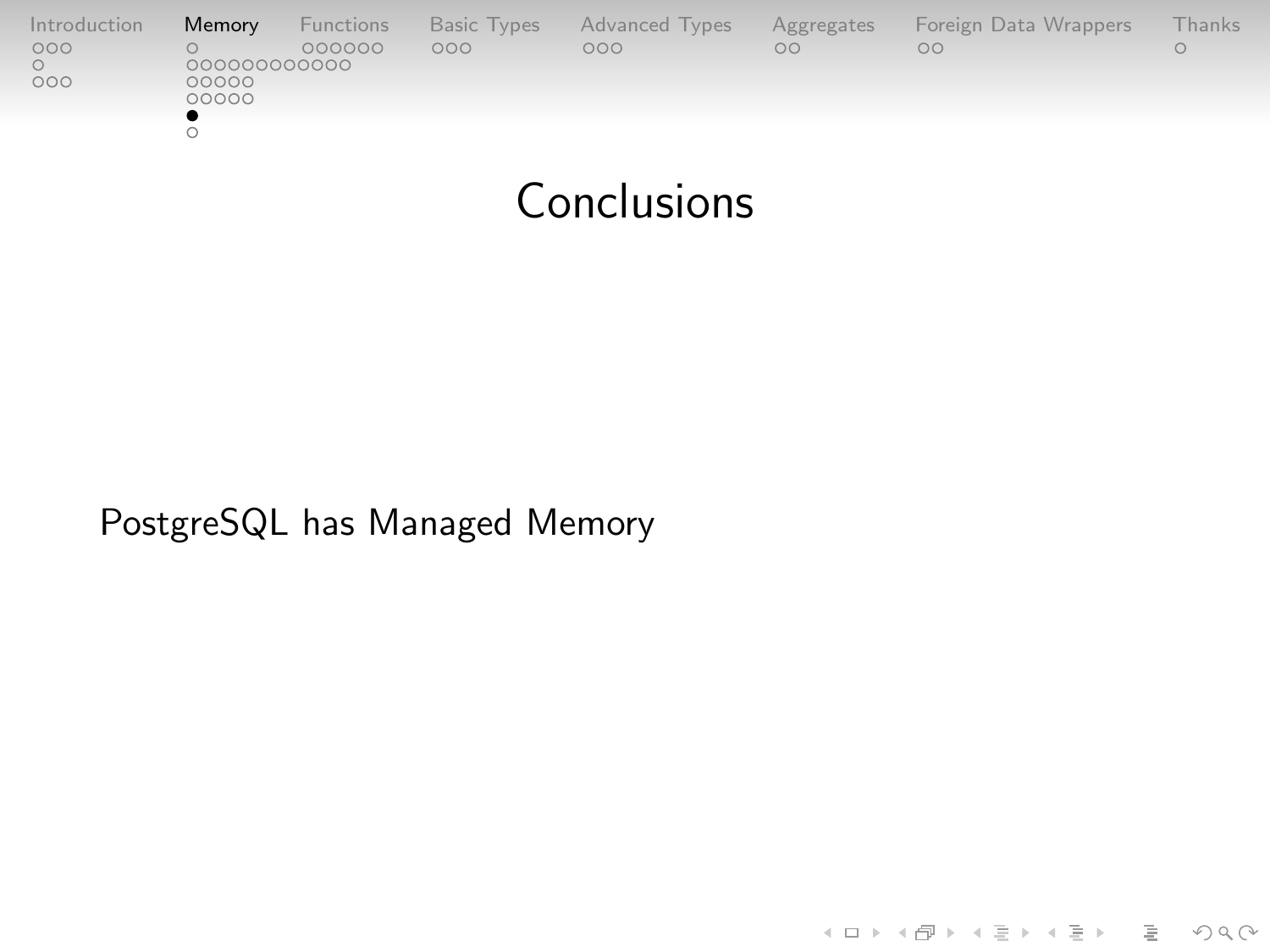| Introduction | Memory       | Functions |     | Basic Types Advanced Types | Aggregates | Foreign Data Wrappers | <b>Thanks</b> |
|--------------|--------------|-----------|-----|----------------------------|------------|-----------------------|---------------|
| 000          | 000000000000 | 000000    | 000 | 000                        | nn         | nn                    |               |
| 000          | 00000        |           |     |                            |            |                       |               |
|              | 00000        |           |     |                            |            |                       |               |
|              |              |           |     |                            |            |                       |               |

# PostgreSQL has Managed Memory

- No more malloc/free madness
- Avoids memory leaks
- High-performance
- Does most of the work for you
- but you can still mess it up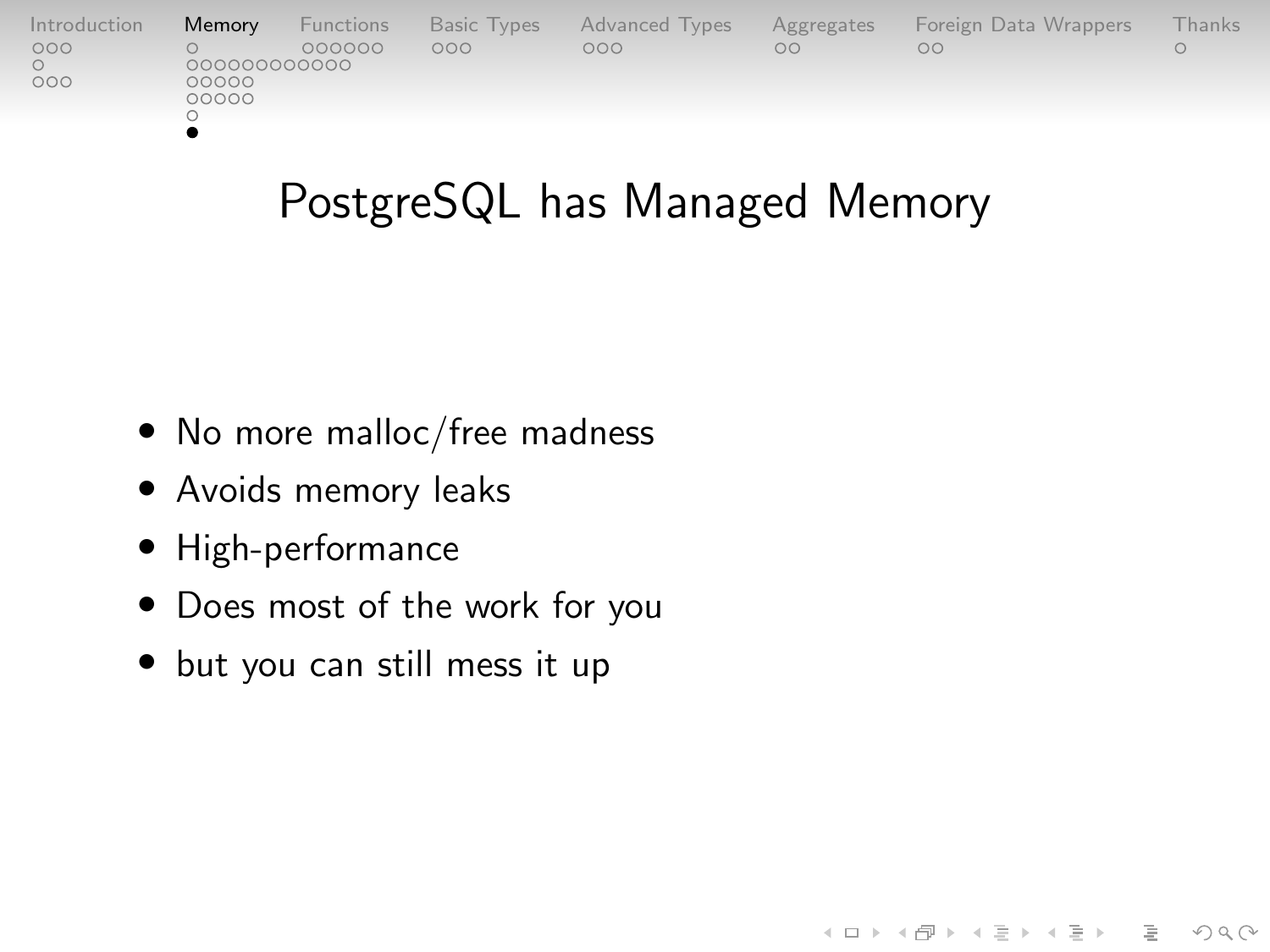<span id="page-33-0"></span>

| Introduction | Memory       | Functions | <b>Basic Types</b> | Advanced Types | Aggregates | Foreign Data Wrappers | Thanks |
|--------------|--------------|-----------|--------------------|----------------|------------|-----------------------|--------|
| 000          |              | •00000    | 000                | OOO            | $\circ$    | nc                    |        |
|              | 000000000000 |           |                    |                |            |                       |        |
| 000          | 00000        |           |                    |                |            |                       |        |
|              | 00000        |           |                    |                |            |                       |        |
|              |              |           |                    |                |            |                       |        |
|              |              |           |                    |                |            |                       |        |
|              |              |           |                    |                |            |                       |        |

# User Defined Functions in C

イロト (個)トイミト (ミ)トーミー りんぺ

Why?

- The building block of everything else
- Needed for types, index access, and much more.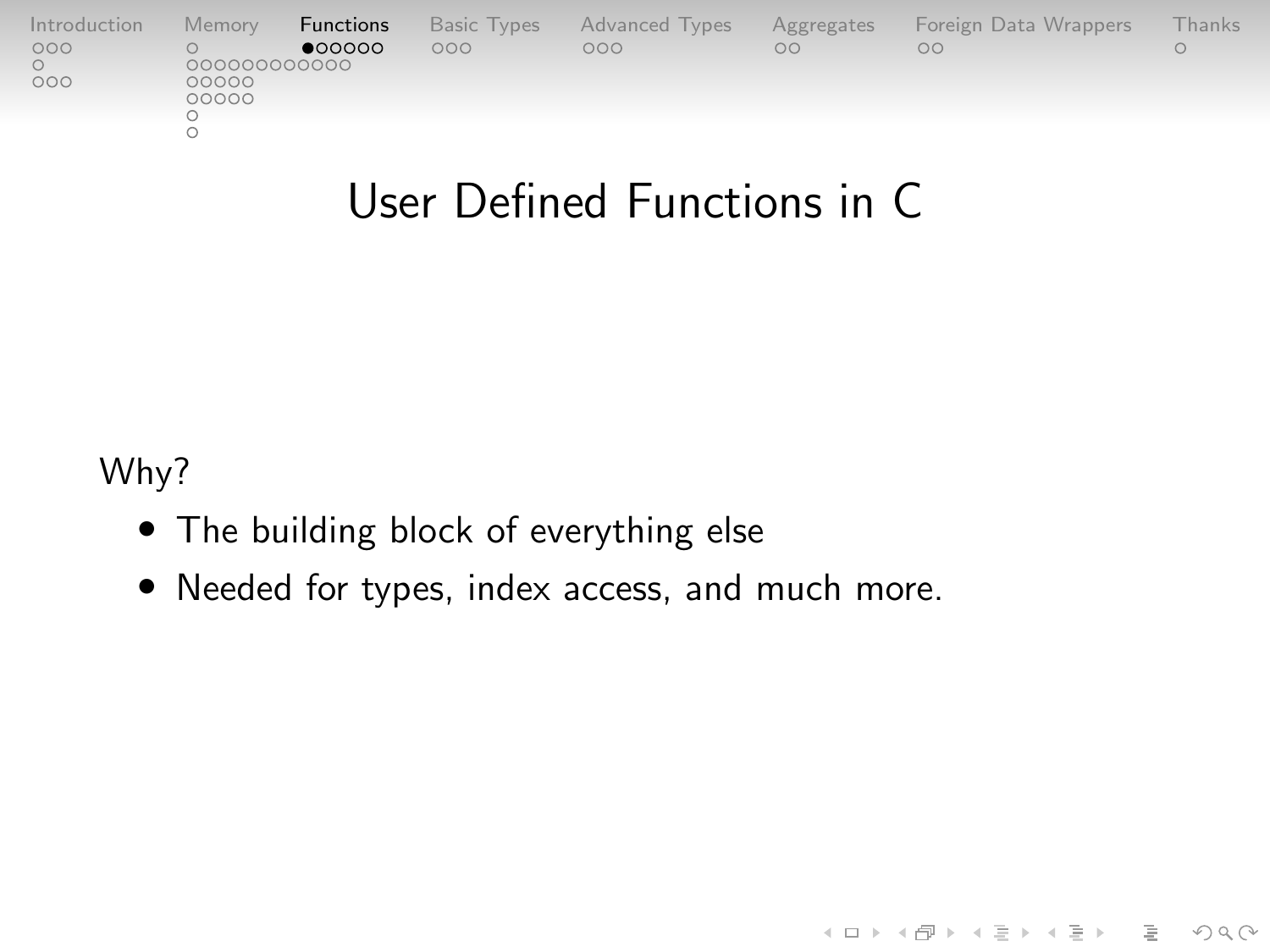| Introduction | Memory                | Functions | Basic Types | Advanced Types | Aggregates | Foreign Data Wrappers | <b>Thanks</b> |
|--------------|-----------------------|-----------|-------------|----------------|------------|-----------------------|---------------|
| 000          |                       | 000000    | 000         | OOO            | $\circ$    | OΩ                    |               |
| 000          | 000000000000<br>00000 |           |             |                |            |                       |               |
|              | 00000                 |           |             |                |            |                       |               |
|              |                       |           |             |                |            |                       |               |
|              |                       |           |             |                |            |                       |               |

#### Starting with the Boilerplate PG MODULE MAGIC;

This macro sets up the compile-time options relevant to function invocation. It is necessary for certain kinds of structs to be passed into functions. This also means changing preset definitions such as MAX\_INDEX\_KEYS can prevent C function binary compatibility.

 $4 \Box + 4 \Box + 4 \Xi + 4 \Xi + 4 \Xi$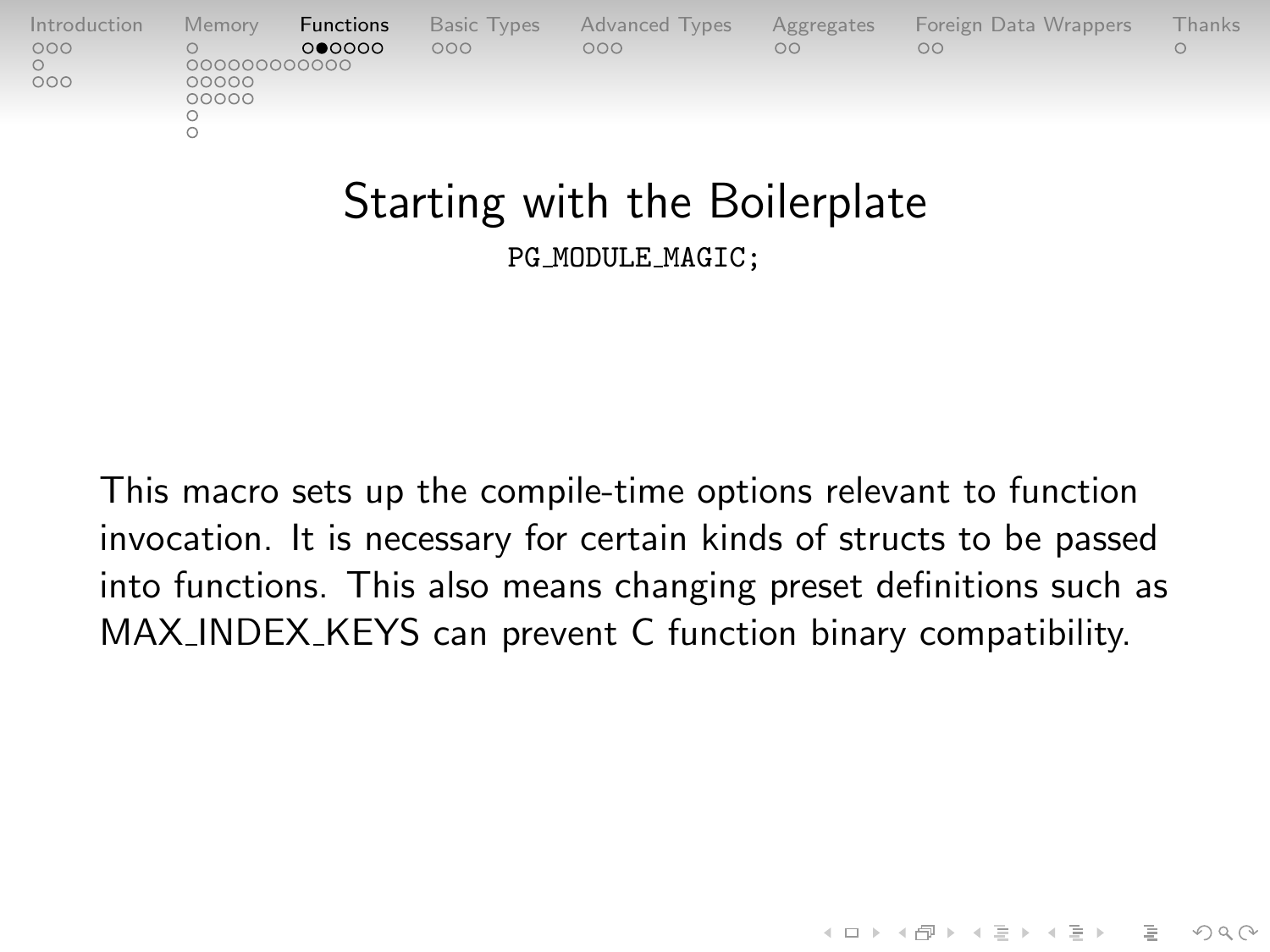| Introduction | Memory       | Functions | <b>Basic Types</b> | Advanced Types | Aggregates | Foreign Data Wrappers | Thanks |
|--------------|--------------|-----------|--------------------|----------------|------------|-----------------------|--------|
| 000          |              | 000000    | 000                | 000            | $\circ$    | ΟŌ                    |        |
|              | 000000000000 |           |                    |                |            |                       |        |
| 000          | 00000        |           |                    |                |            |                       |        |
|              | 00000        |           |                    |                |            |                       |        |
|              |              |           |                    |                |            |                       |        |
|              |              |           |                    |                |            |                       |        |
|              |              |           |                    |                |            |                       |        |

### Invoking functions

```
PG_FUNCTION_INFO_V1(country_name);
Datum country_name(PG_FUNCTION_ARGS)
{
    country c = PG_{CETARG_{UINT8}(0);
    PG_RETURN_TEXT_P(country_to_name(c));
}
```

```
PG_FUNCTION_INFO_V1(country_common_name);
Datum country_common_name(PG_FUNCTION_ARGS)
{
    country c = PG_{CETARG_{LUMTS}(0);PG_RETURN_TEXT_P(country_to_common_name(c));
}
```
 $4 \Box + 4 \Box + 4 \Xi + 4 \Xi + 4 \Xi + 4 \Box$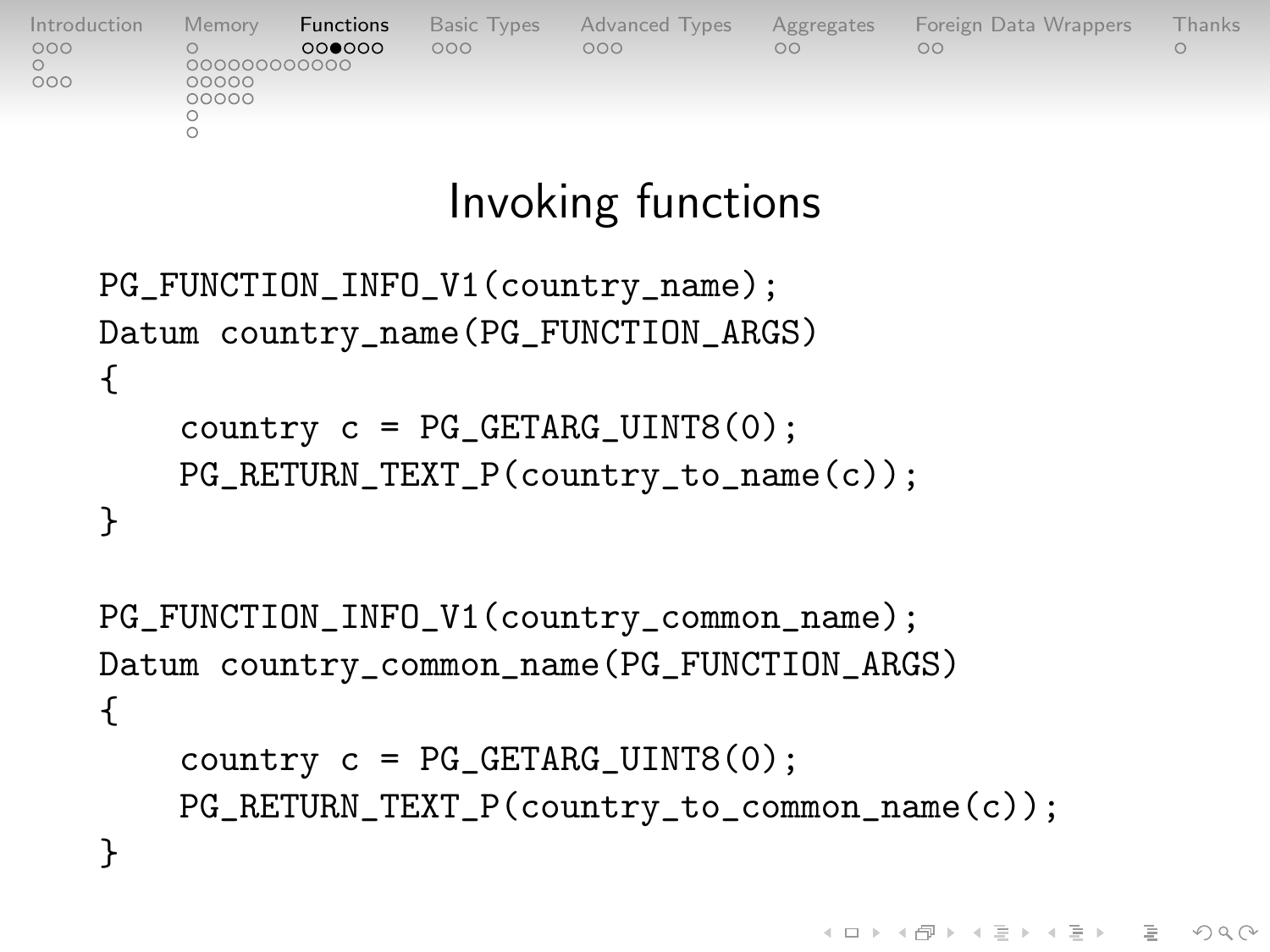| Introduction | Memory                | Functions | <b>Basic Types</b> | Advanced Types | Aggregates | Foreign Data Wrappers | Thanks |
|--------------|-----------------------|-----------|--------------------|----------------|------------|-----------------------|--------|
| 000          |                       | 000000    | 000                | 000            | OO         | OΟ                    |        |
| 000          | 000000000000<br>00000 |           |                    |                |            |                       |        |
|              | 00000                 |           |                    |                |            |                       |        |
|              |                       |           |                    |                |            |                       |        |
|              |                       |           |                    |                |            |                       |        |

#### Once Again

```
PG_FUNCTION_INFO_V1(country_name);
Datum country_name(PG_FUNCTION_ARGS)
{
    country c = PG_{CETARG_{LUMTS}(0);PG_RETURN_TEXT_P(country_to_name(c));
}
```
PG\_FUNCTION\_INFO\_V1 sets up the argument passing conventions to the function, and the GETARG macros let you get arguments passed in. The RETURN macros let you return different datatypes as datums (generic pointers).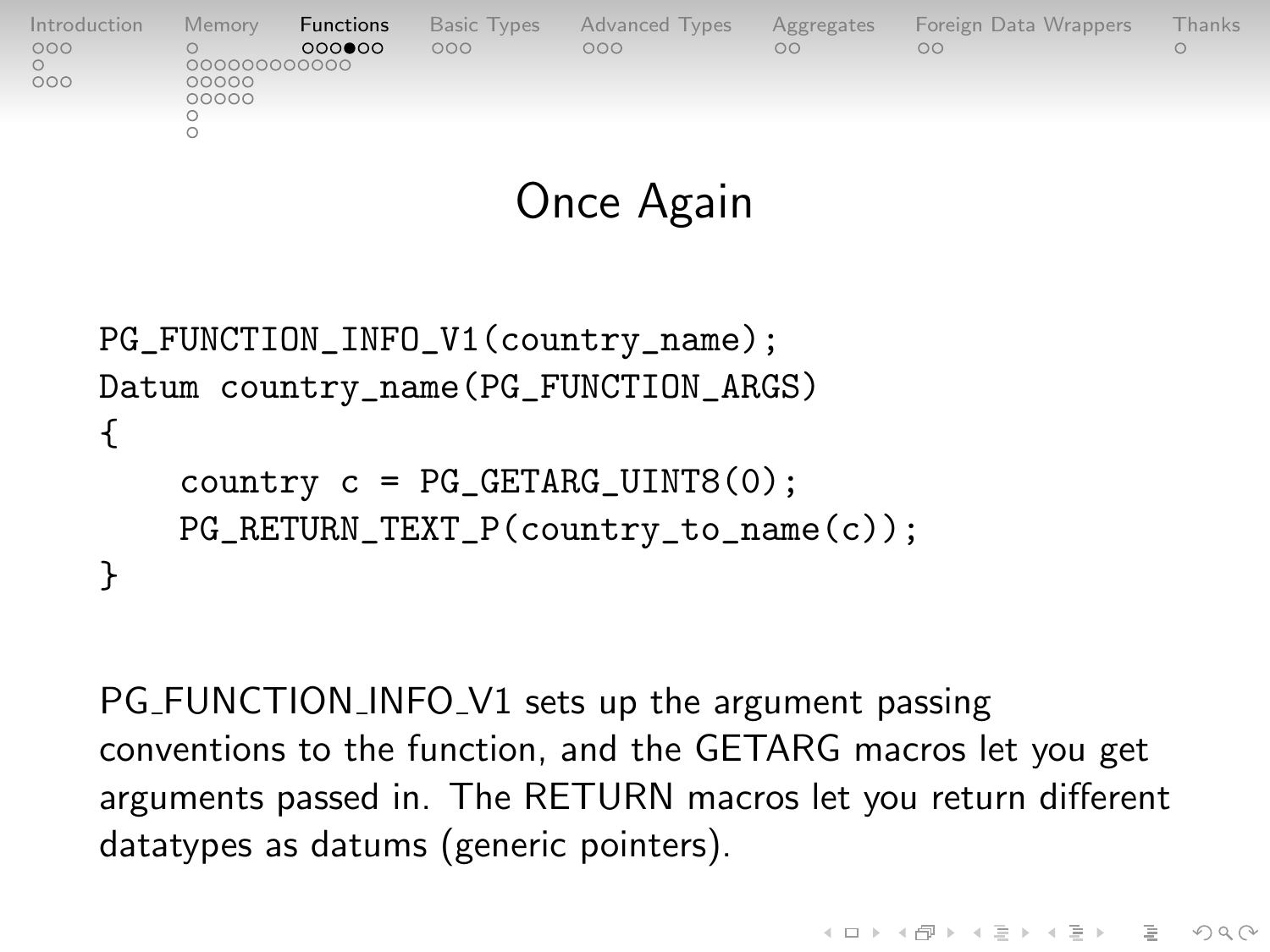| Introduction | Memory                | Functions | <b>Basic Types</b> | Advanced Types | Aggregates | Foreign Data Wrappers | Thanks |
|--------------|-----------------------|-----------|--------------------|----------------|------------|-----------------------|--------|
| 000          |                       | 0000      | 000                | 000            | $\circ$    | oο                    |        |
| 000          | 000000000000<br>00000 |           |                    |                |            |                       |        |
|              | 00000                 |           |                    |                |            |                       |        |
|              |                       |           |                    |                |            |                       |        |
|              |                       |           |                    |                |            |                       |        |

# A Basic Trigger Example

[https:](https://www.postgresql.org/docs/12/trigger-example.html)

[//www.postgresql.org/docs/12/trigger-example.html](https://www.postgresql.org/docs/12/trigger-example.html)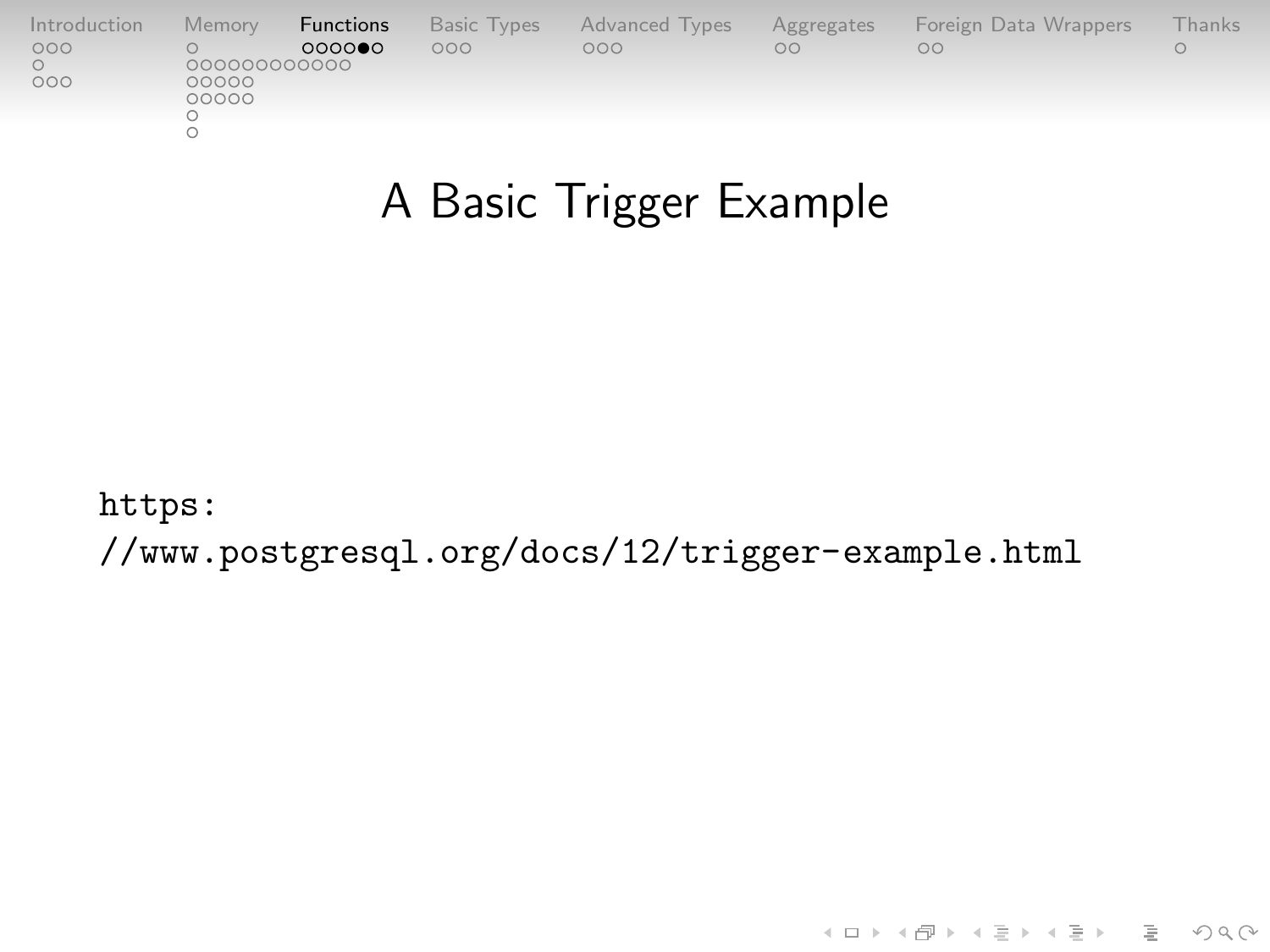| Introduction | Memory                | Functions | Basic Types | <b>Advanced Types</b> | Aggregates | Foreign Data Wrappers | <b>Thanks</b> |
|--------------|-----------------------|-----------|-------------|-----------------------|------------|-----------------------|---------------|
| 000<br>000   | 000000000000<br>00000 | 00000     | 000         | 000                   | $\circ$    | $\circ$               |               |
|              | 00000                 |           |             |                       |            |                       |               |
|              |                       |           |             |                       |            |                       |               |

### Trigger Gotchas

- Cached plans may be invalid
- Cached plans may be null
- Must use CALLED\_AS\_TRIGGER(fcinfo)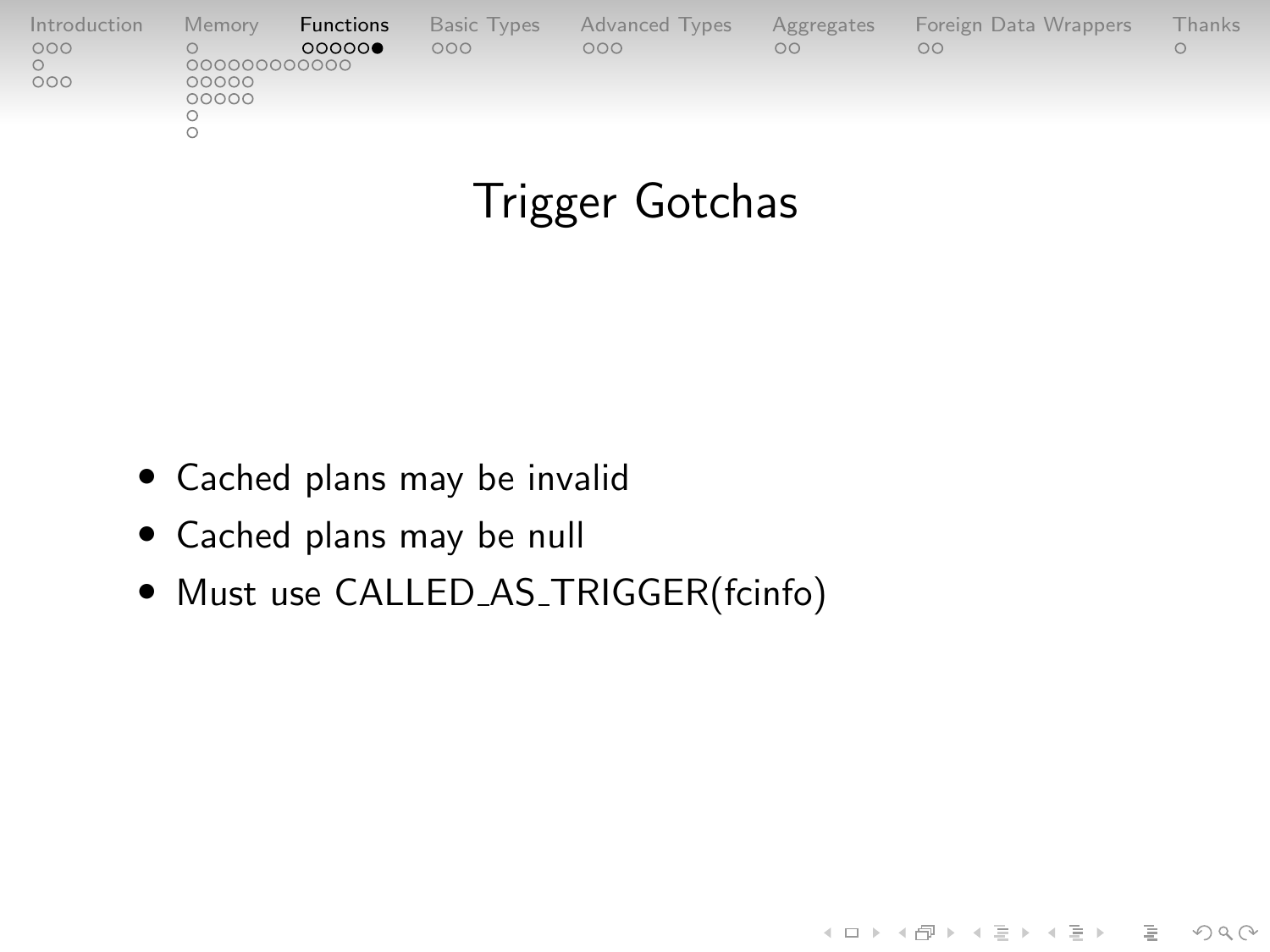<span id="page-39-0"></span>

| Introduction | Memory      | Functions | <b>Basic Types</b> | <b>Advanced Types</b> | Aggregates | Foreign Data Wrappers | -hanks |
|--------------|-------------|-----------|--------------------|-----------------------|------------|-----------------------|--------|
| 000          | 00000000000 | 000000    | $\bullet$          | 000                   | $\circ$    | $\circ$               |        |
| 000          | 00000       |           |                    |                       |            |                       |        |
|              | 00000       |           |                    |                       |            |                       |        |
|              |             |           |                    |                       |            |                       |        |
|              |             |           |                    |                       |            |                       |        |

# Basic Types

(ロ) (@) (혼) (혼) (혼) 2000

Why?

- Manage alignment
- Save space
- Do cool things (see Heikki's talk on Wednesday!)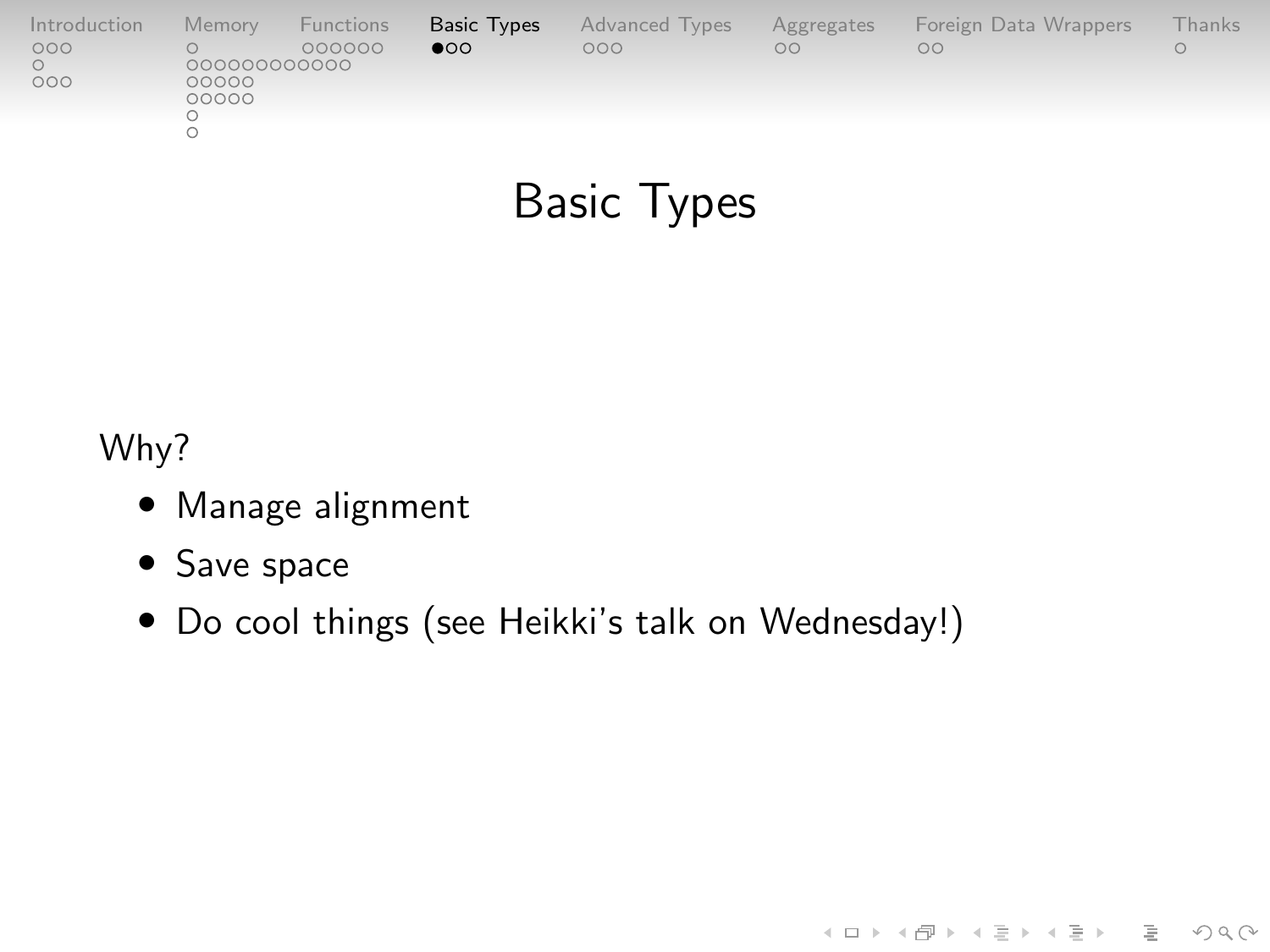| Introduction | Memory                | Functions | Basic Types | <b>Advanced Types</b> | Aggregates | Foreign Data Wrappers | Thanks |
|--------------|-----------------------|-----------|-------------|-----------------------|------------|-----------------------|--------|
| 000          |                       | 000000    | $\Omega$    | 000                   | $\circ$    | OС                    |        |
| 000          | 000000000000<br>00000 |           |             |                       |            |                       |        |
|              | 00000                 |           |             |                       |            |                       |        |
|              |                       |           |             |                       |            |                       |        |
|              |                       |           |             |                       |            |                       |        |

### Pass by Value Basics

イロト イタト イミト イミト ニヨー りんぺ

- Every type has a stored representation
- Every type has a human representation
- The two are not necessarily the same.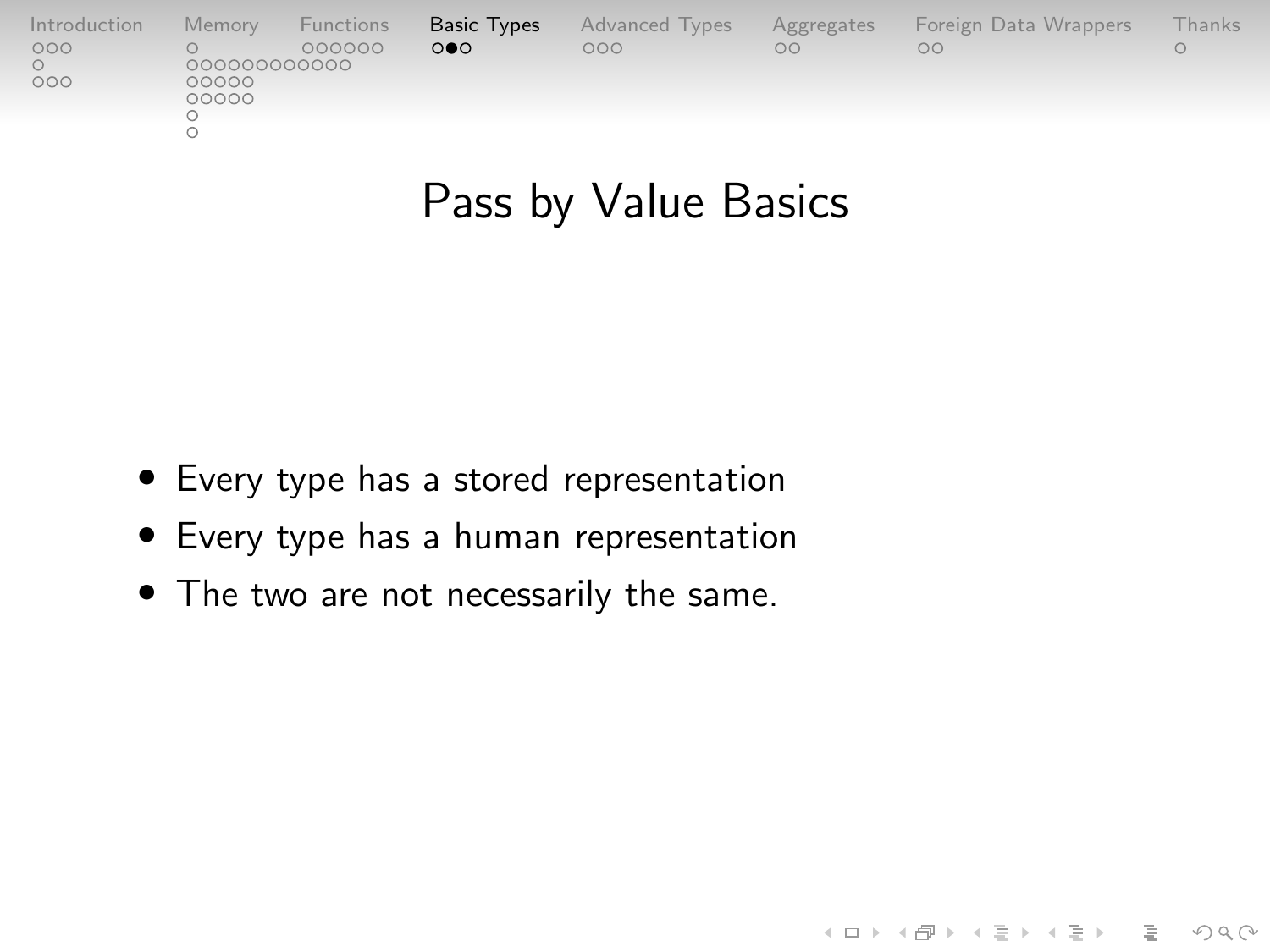| Introduction | Memory       | Functions | Basic Types           | Advanced Types | Aggregates | Foreign Data Wrappers | Thanks |
|--------------|--------------|-----------|-----------------------|----------------|------------|-----------------------|--------|
| 000          | 000000000000 | 000000    | $\circ \circ \bullet$ | 000            | $\circ$    | oο                    |        |
| 000          | 00000        |           |                       |                |            |                       |        |
|              | 00000        |           |                       |                |            |                       |        |
|              |              |           |                       |                |            |                       |        |
|              |              |           |                       |                |            |                       |        |

#### Code Example

K ロ ▶ K (日 ) K (ミ ) K (王 ) X (三 ) 2 (0 ) Q (0 )

• <https://github.com/adjust/pg-country/>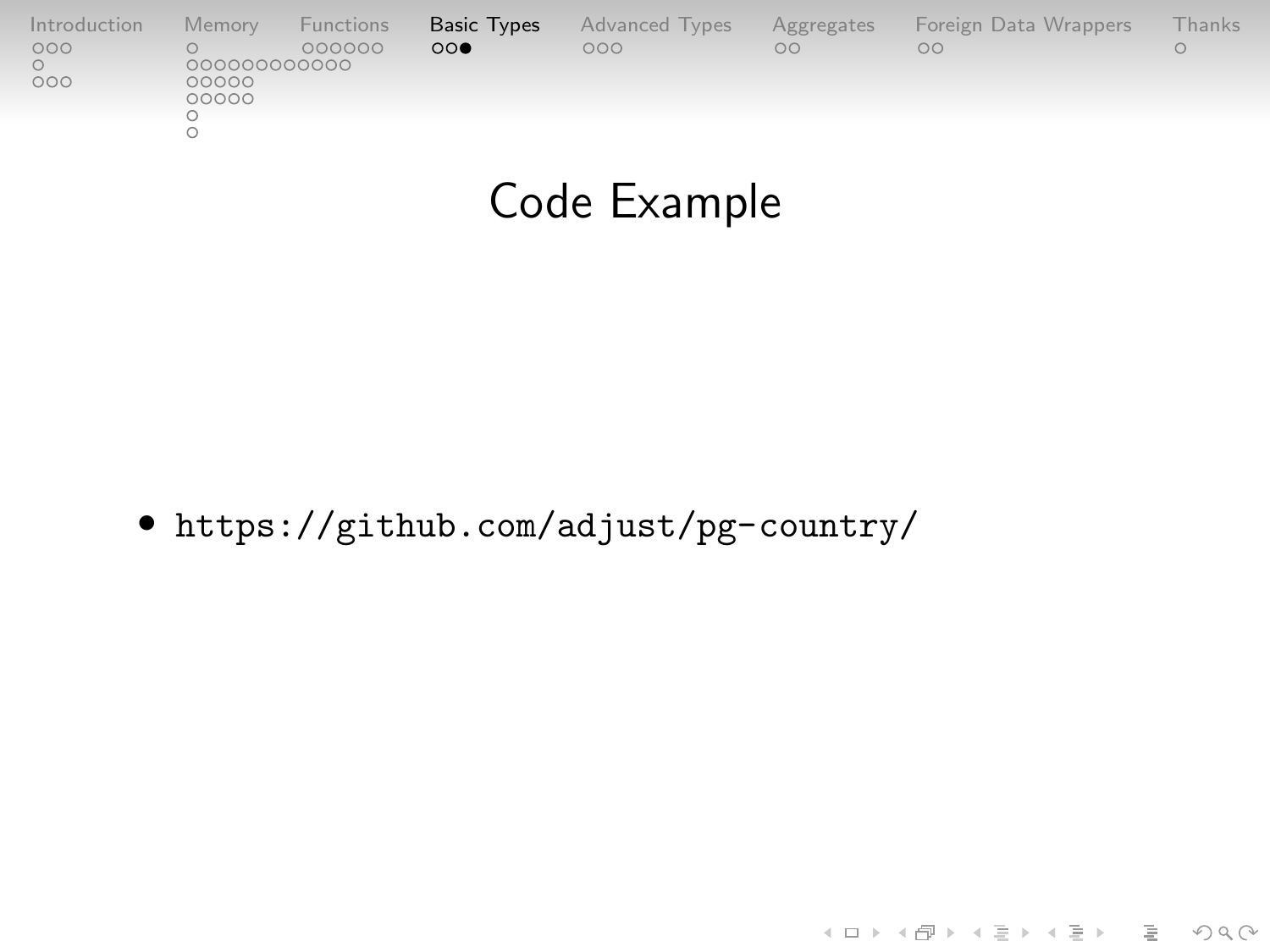<span id="page-42-0"></span>

| Introduction | Memory                | Functions | <b>Basic Types</b> | <b>Advanced Types</b> | Aggregates | Foreign Data Wrappers | Thanks |
|--------------|-----------------------|-----------|--------------------|-----------------------|------------|-----------------------|--------|
| 000          |                       | 000000    | 000                | $\bullet$             | $\circ$    | OΟ                    |        |
| 000          | 000000000000<br>00000 |           |                    |                       |            |                       |        |
|              | 00000                 |           |                    |                       |            |                       |        |
|              |                       |           |                    |                       |            |                       |        |
|              |                       |           |                    |                       |            |                       |        |

# Advanced Types Basics

K ロ → K 御 → K 至 → K 至 → 一至 → の Q Q →

- Often Variable Length
- Pass by references instead of value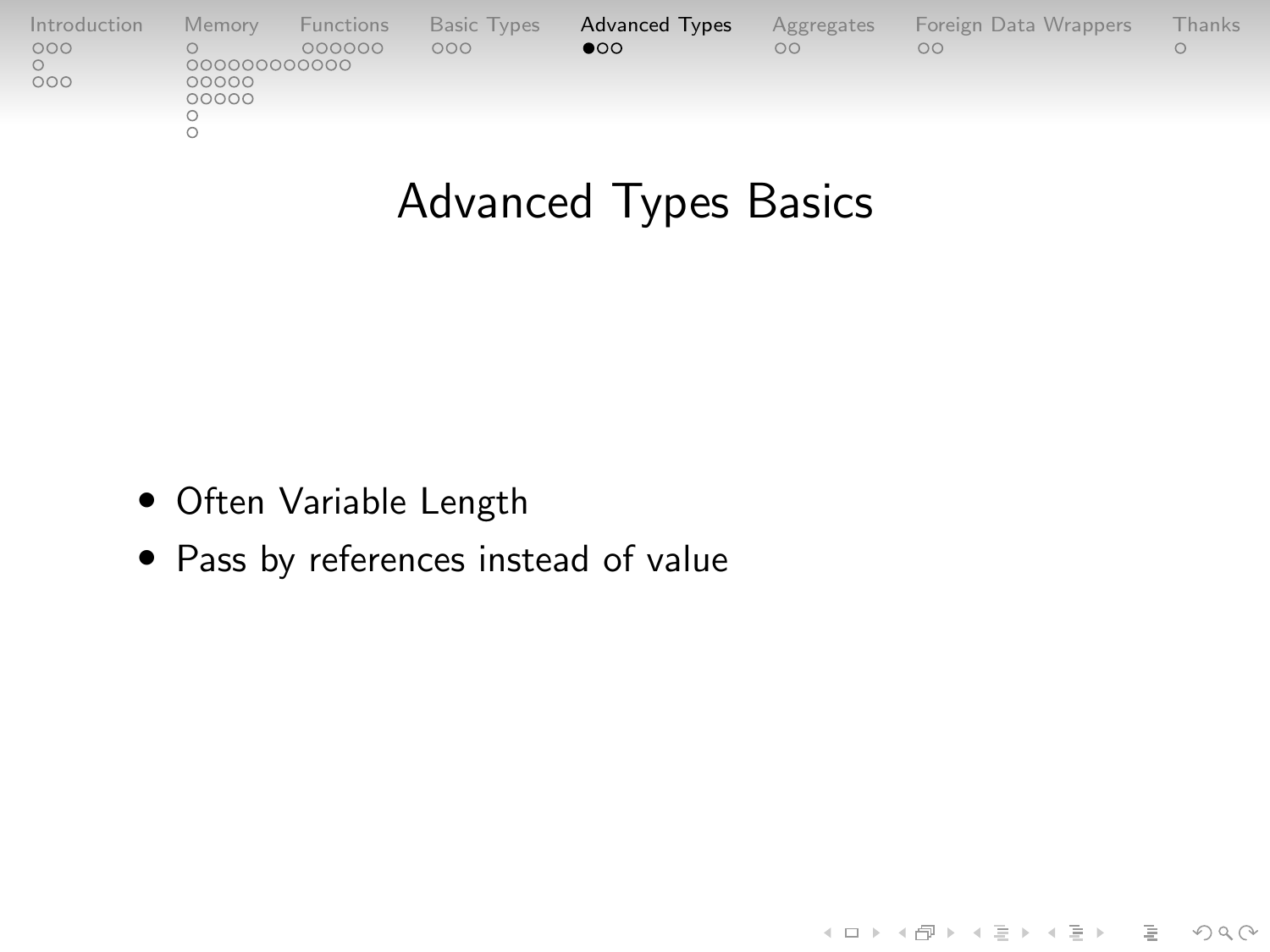| Introduction | Memory       | Functions | <b>Basic Types</b> | <b>Advanced Types</b> | Aggregates | Foreign Data Wrappers | Thanks |
|--------------|--------------|-----------|--------------------|-----------------------|------------|-----------------------|--------|
| 000          | 000000000000 | 000000    | 000                | $\circ \bullet \circ$ | OO         | OO                    |        |
| 000          | 00000        |           |                    |                       |            |                       |        |
|              | 00000        |           |                    |                       |            |                       |        |
|              |              |           |                    |                       |            |                       |        |
|              |              |           |                    |                       |            |                       |        |

### The Variable Length Header

- Variable length means we have to know the length before reading.
- This means we have to pass in a variable length attribute (varlena) header.

KELK@ K EXKEX E 1090

• Cannot just pass in a struct and expect it will work.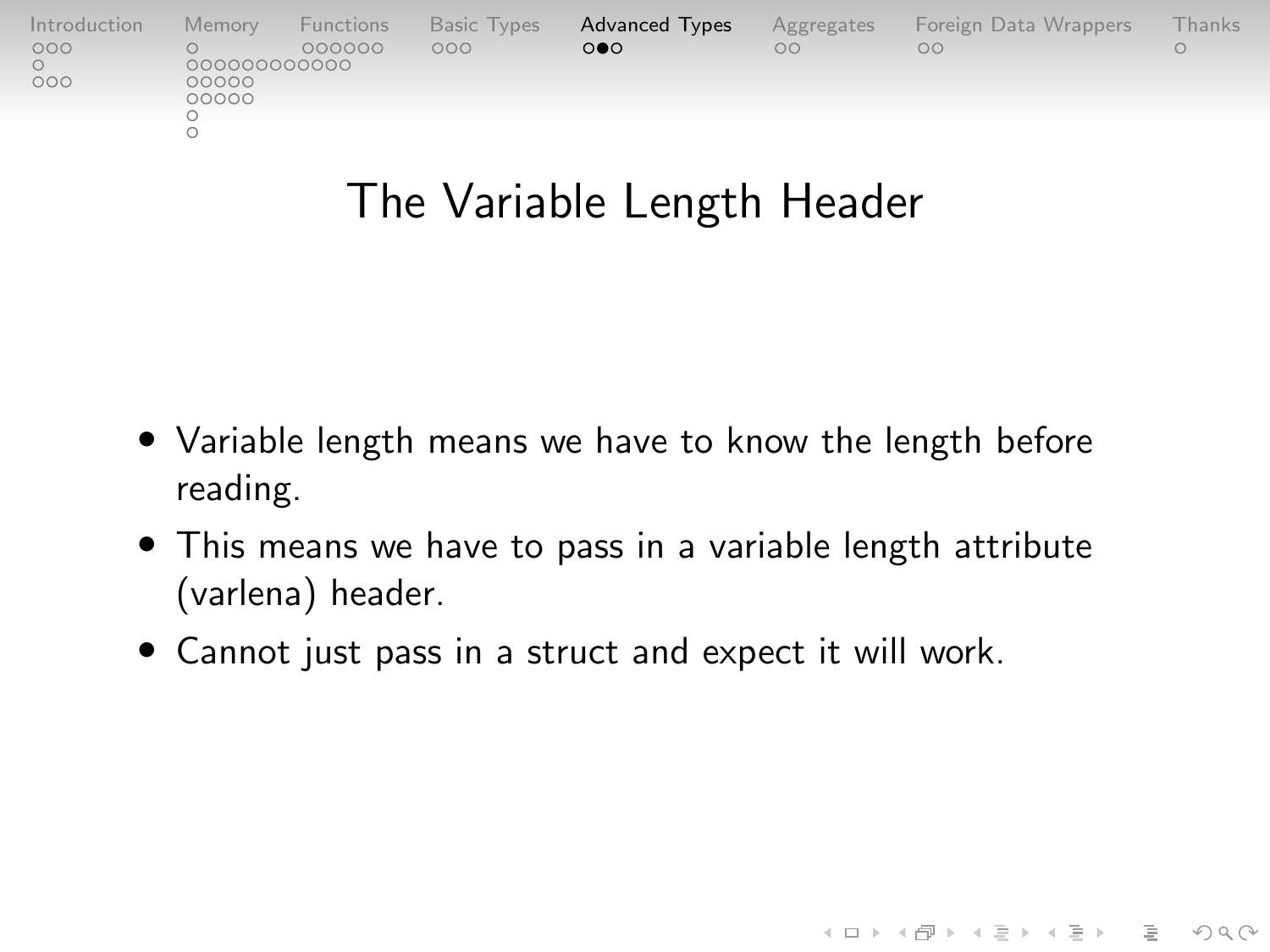| Introduction | Memory       | Functions | <b>Basic Types</b> | <b>Advanced Types</b> | Aggregates | Foreign Data Wrappers | Thanks. |
|--------------|--------------|-----------|--------------------|-----------------------|------------|-----------------------|---------|
| 000          | 000000000000 | 000000    | 000                | $\circ\circ\bullet$   | $\circ$    | OΩ                    |         |
| 000          | 00000        |           |                    |                       |            |                       |         |
|              | 00000        |           |                    |                       |            |                       |         |
|              |              |           |                    |                       |            |                       |         |
|              |              |           |                    |                       |            |                       |         |

### Pass By Reference Gotchas

(ロ) (@) (혼) (혼) (혼) 2000

- Not safe to modify value in pass-by-reference types
- Much more programming discipline required
- Heavier use of in/out/send/receive functions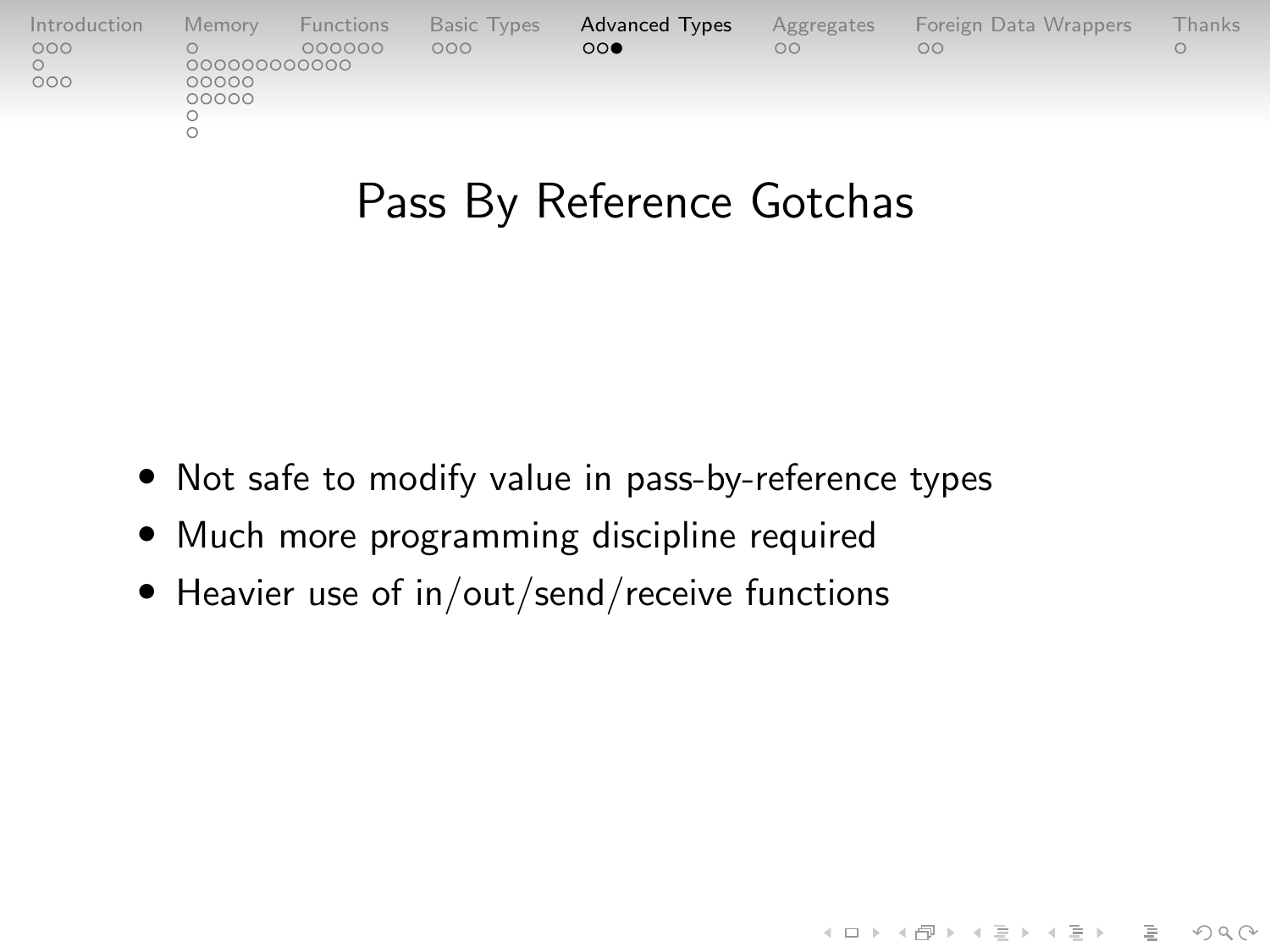<span id="page-45-0"></span>

| Introduction | Memory         | Functions | Basic Types | Advanced Types | Aggregates | Foreign Data Wrappers | Thanks |
|--------------|----------------|-----------|-------------|----------------|------------|-----------------------|--------|
| 000          |                | 000000    | 000         | 000            | $\bullet$  | OC                    |        |
|              | 000000000000   |           |             |                |            |                       |        |
| 000          | 00000<br>00000 |           |             |                |            |                       |        |
|              |                |           |             |                |            |                       |        |
|              |                |           |             |                |            |                       |        |
|              |                |           |             |                |            |                       |        |

# Aggregate Example

[https://github.com/wulczer/first\\_last\\_agg](https://github.com/wulczer/first_last_agg)

(ロ) (@) (혼) (혼) (혼) 2000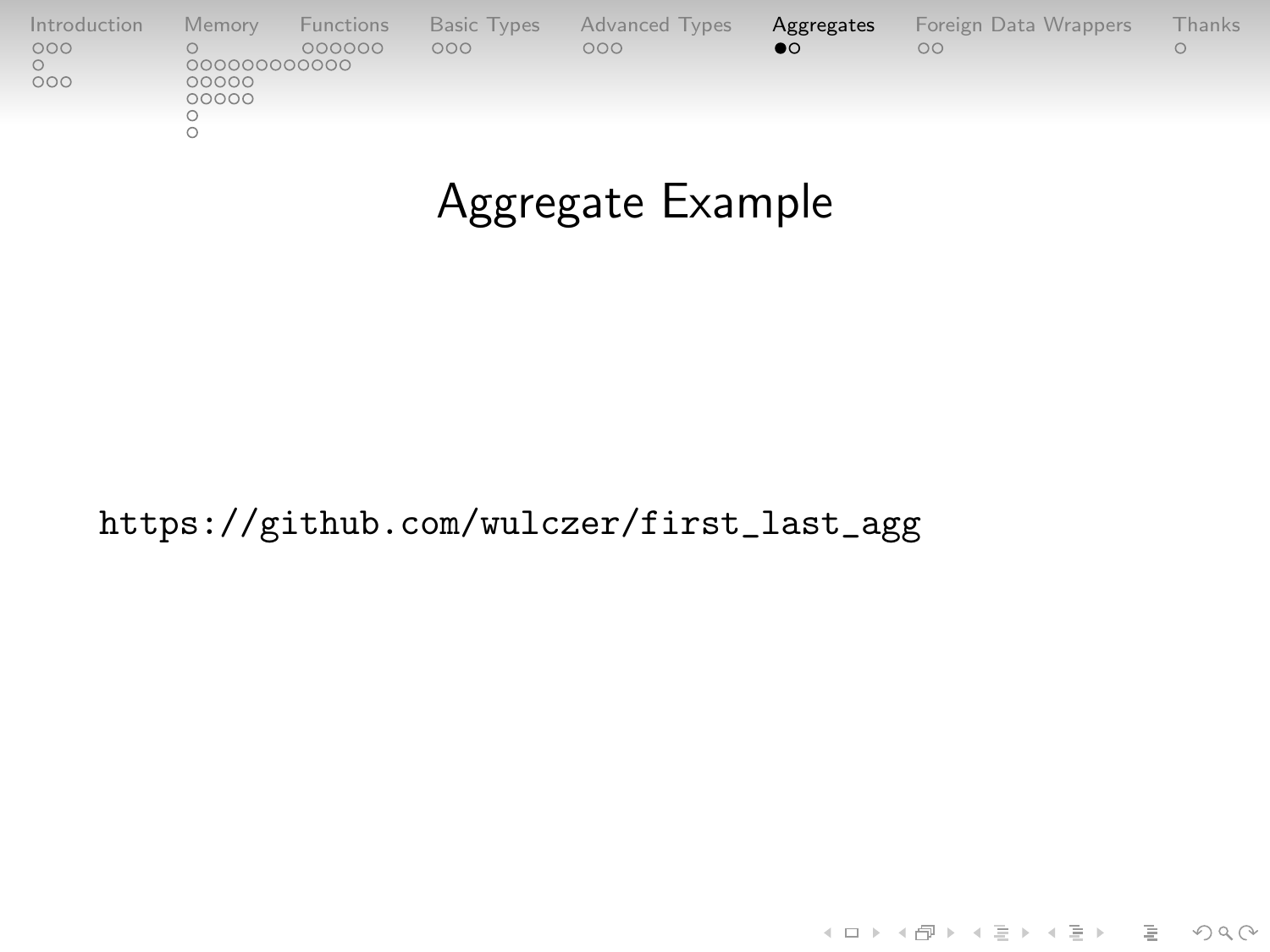| Introduction | Memory       | Functions | <b>Basic Types</b> | Advanced Types | Aggregates | Foreign Data Wrappers | Thanks |
|--------------|--------------|-----------|--------------------|----------------|------------|-----------------------|--------|
| 000          | 000000000000 | 000000    | 000                | 000            | 0●         | OΩ                    |        |
| 000          | 00000        |           |                    |                |            |                       |        |
|              | 00000        |           |                    |                |            |                       |        |
|              |              |           |                    |                |            |                       |        |
|              |              |           |                    |                |            |                       |        |

# Aggregate Gotchas

- DO NOT MODIFY pass-by-ref data!
- Possible to operate in wrong memory context
- ALWAYS test with –enable-cassert!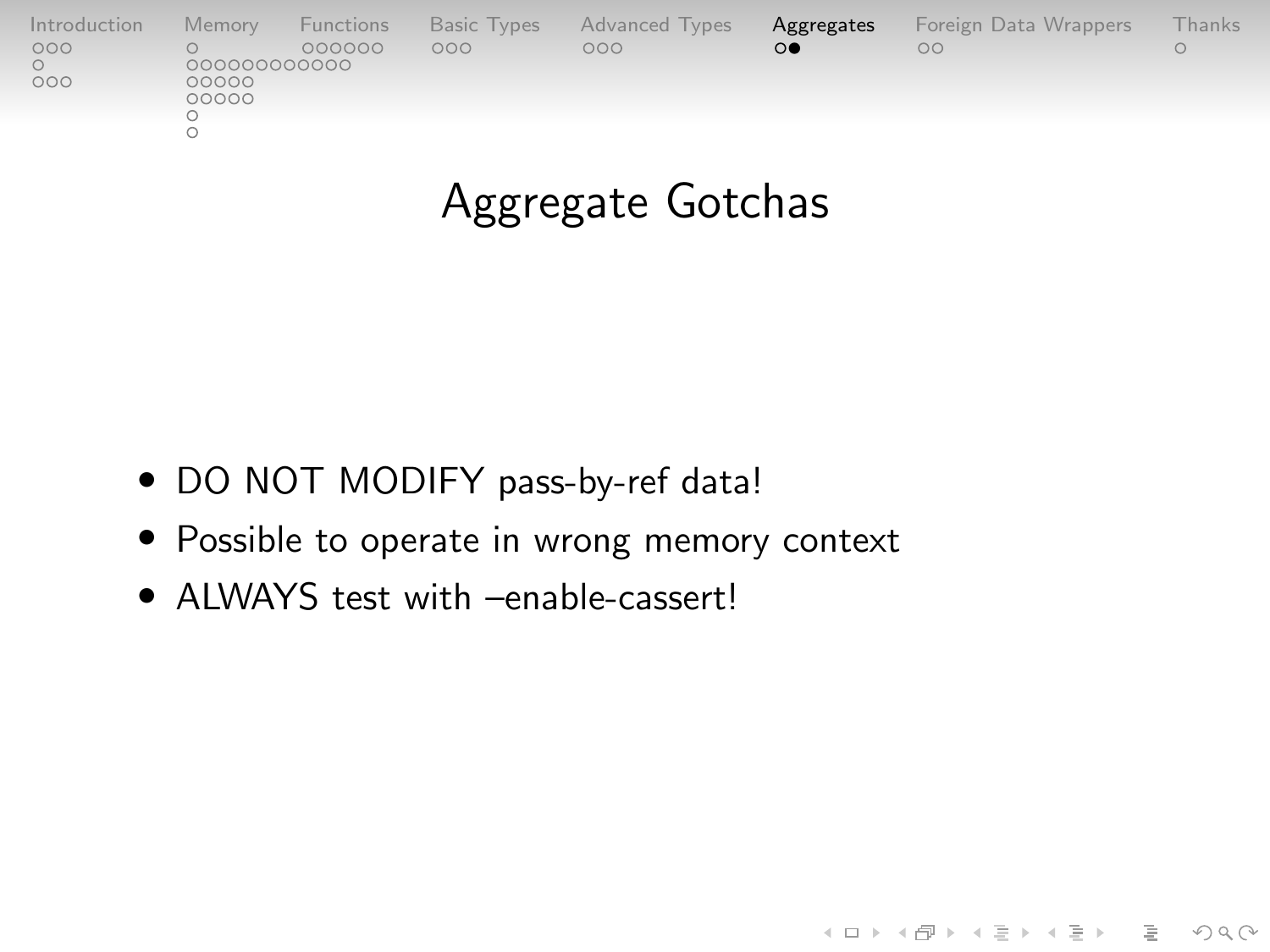<span id="page-47-0"></span>

| Introduction | Memory                | Functions | <b>Basic Types</b> | Advanced Types | Aggregates | Foreign Data Wrappers | <b>Thanks</b> |
|--------------|-----------------------|-----------|--------------------|----------------|------------|-----------------------|---------------|
| 000          |                       | 000000    | 000                | 000            | $\circ$    | $\bullet$             |               |
| 000          | 000000000000<br>00000 |           |                    |                |            |                       |               |
|              | 00000                 |           |                    |                |            |                       |               |
|              |                       |           |                    |                |            |                       |               |
|              |                       |           |                    |                |            |                       |               |

# Kafka FDW

[https://github.com/adjust/kafka\\_fdw](https://github.com/adjust/kafka_fdw)

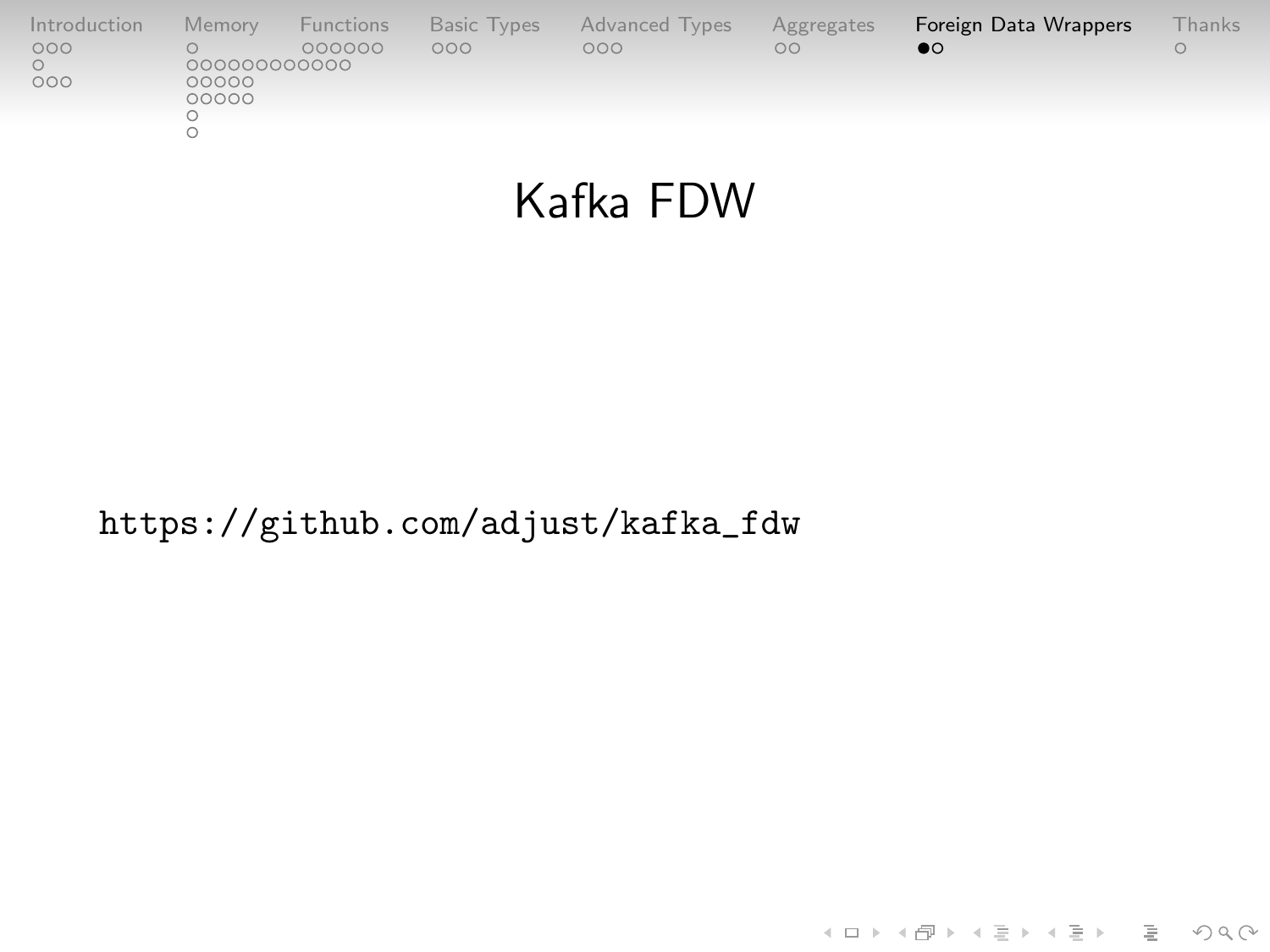| Introduction | Memory | Functions    | <b>Basic Types</b> | Advanced Types | Aggregates | Foreign Data Wrappers | <b>Thanks</b> |  |  |  |
|--------------|--------|--------------|--------------------|----------------|------------|-----------------------|---------------|--|--|--|
| 000          |        | 000000       | 000                | 000            | $\circ$    | $\circ$               |               |  |  |  |
| 000          | 00000  | 000000000000 |                    |                |            |                       |               |  |  |  |
|              | 00000  |              |                    |                |            |                       |               |  |  |  |
|              |        |              |                    |                |            |                       |               |  |  |  |
|              |        |              |                    |                |            |                       |               |  |  |  |

### Parquet FDW

KELK@ K EXKEX E 1090

[https://github.com/adjust/parquet\\_fdw](https://github.com/adjust/parquet_fdw)